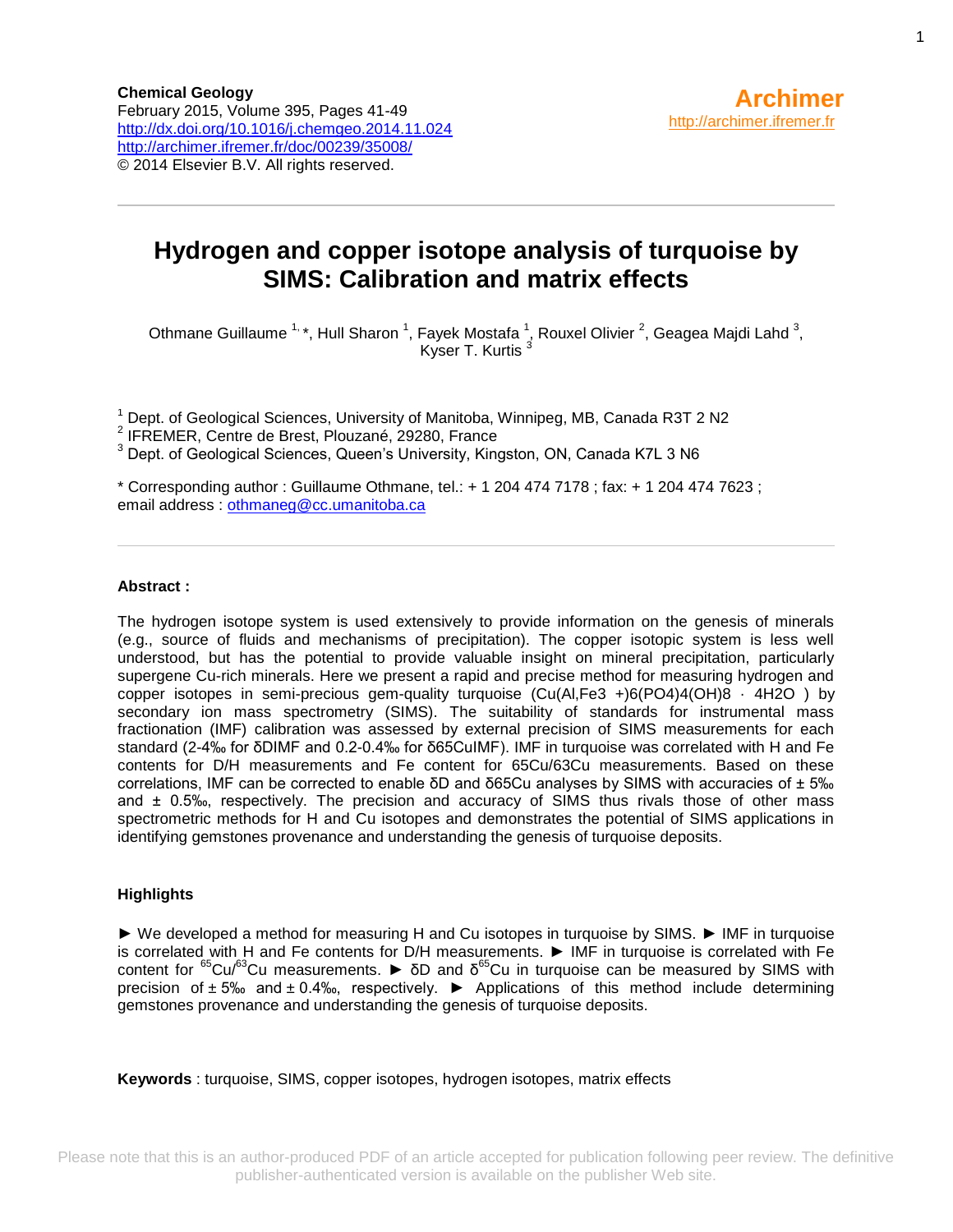#### **1. Introduction**

xano *ma* approarion in sovepe goodnament, goodnament, goodnament and the emistry (Ireland, 2013). Three types of mass spectrometers are misotopes analysis. Elements that can be easily introduced as gases, ally analyzed us Isotope ratio mass spectrometry (IRMS) is the high-precision method for measuring isotopes ratios with applications in isotope geochemistry, geochronology and cosmochemistry (Ireland, 2013). Three types of mass spectrometers are mainly used for bulk isotopes analysis. Elements that can be easily introduced as gases, such as H, are typically analyzed using gas source mass spectrometers. In contrast, other elements such as Cu, are analyzed by thermal-ionization mass spectrometers (TIMS) (Walker et al., 1958) and more recently by multi-collector inductively coupled plasma mass spectrometers (MC-ICP-MS) (Maréchal et al., 1999). Although bulk isotopic analysis techniques frequently offer better precision and accuracy than *in situ* techniques, there are several analytical considerations. All traditional bulk isotopic analysis techniques are destructive, which can be problematic for (semi-) precious gemstones or archaeological artifacts analysis. In addition, some of these techniques require extensive sample processing prior to analysis. Sample preparation often involves chemical separation of the element of interest, which is time consuming and requires a large amount of material. In addition, Maréchal et al., 1999 and Maréchal and Albarède, 2002 showed that failure to achieve total Cu recovery from ion exchange columns prior to mass spectrometry analysis resulted in severe isotopic fractionation (up to 24‰). Other analytical considerations include the occurrence of mineral inclusions at the micron-scale in the sample studied, which may be incorporated in bulk analysis and produce erroneous values.

Laser ablation (LA) MC-ICP-MS techniques are now increasingly used to measure spatially resolved and high-precision copper isotope ratios (Graham et al., 2004; Ikehata et al., 2008; [Li et al., 2010\)](#page-19-0). Laser ablation techniques have many advantages compared with bulk techniques. Indeed isotopic ratios measurements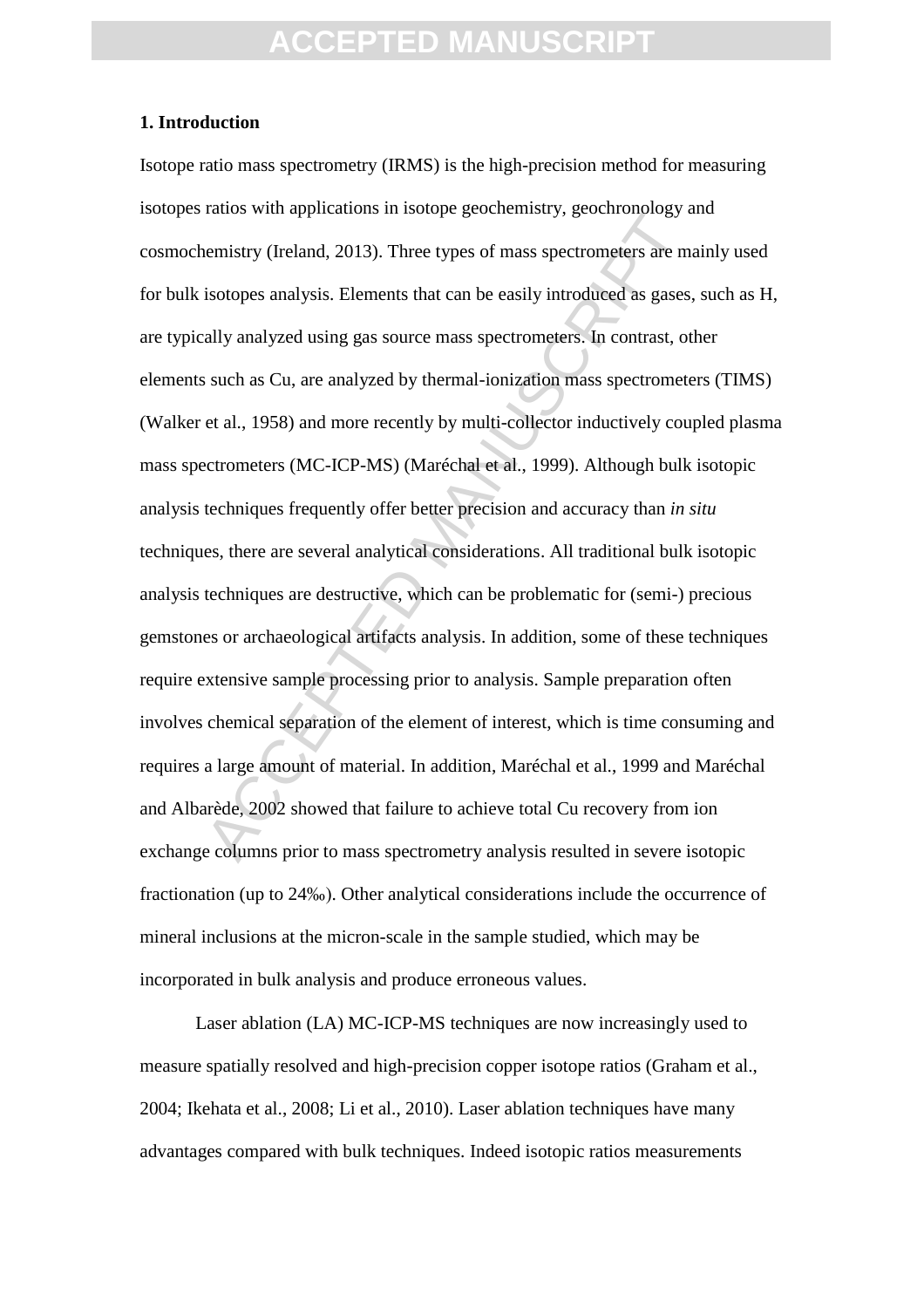using laser ablation require a smaller amount of sample and a much easier sample preparation procedure (i.e., without chemical extraction procedures), and can provide spatial distributions of isotopic composition.

becomed of solety examples and the set of set of set of set of set of set of set of set of set of set of single that was din situ measurement of isotopic ratios with a spatial resolution on in. Despite its higher cost, the Secondary ion mass spectrometry (SIMS) is a technique that was developed to provide *in situ* measurement of isotopic ratios with a spatial resolution on the scale of a few µm. Despite its higher cost, the SIMS technique can potentially overcome the issues associated with the more destructive laser isotopic analysis methods, especially for (semi-) precious gemstones studies. SIMS is less destructive than laser ablation, especially in terms of spot size (10 µm for SIMS versus >40 µm or raster areas that are several 100's of  $\mu$ m for LA-ICP-MS to achieve the same level of precision) and penetration depth (0.5 to 1.0 mm for SIMS versus >40 µm for LA-ICP-MS) and is better suited to avoid sample impurities at the micron-scale. SIMS has been used for many studies in the earth sciences, including trace elements, light stable isotopes, geochronology and cosmochemistry (Fayek, 2009; MacRae, 1995; [Reed, 1989\)](#page-20-0), and in the cultural heritage (Darque-Ceretti and Aucouturier, 2004; [Dowsett and Adriaens,](#page-18-0)  [2004\)](#page-18-0). For example, SIMS has been used to determine the provenance of gem minerals (Giuliani et al., 2000; Ludwig et al., 2011; Shabaga et al., 2010; Giuliani et al., 2000).

As with other mass spectrometers, during the measurement process by SIMS, an intrinsic mass dependent bias is introduced, which is referred to as instrumental mass fractionation (IMF) and typically favors the low mass isotope. IMF occurs at various analysis stages, including sputtering, ionization, extraction, transmission of the secondary ions through the mass spectrometer, and secondary ion detection. However, the greatest contributor to the IMF is the ionization process, which depends most strongly upon sample characteristics (i.e., chemical composition). This is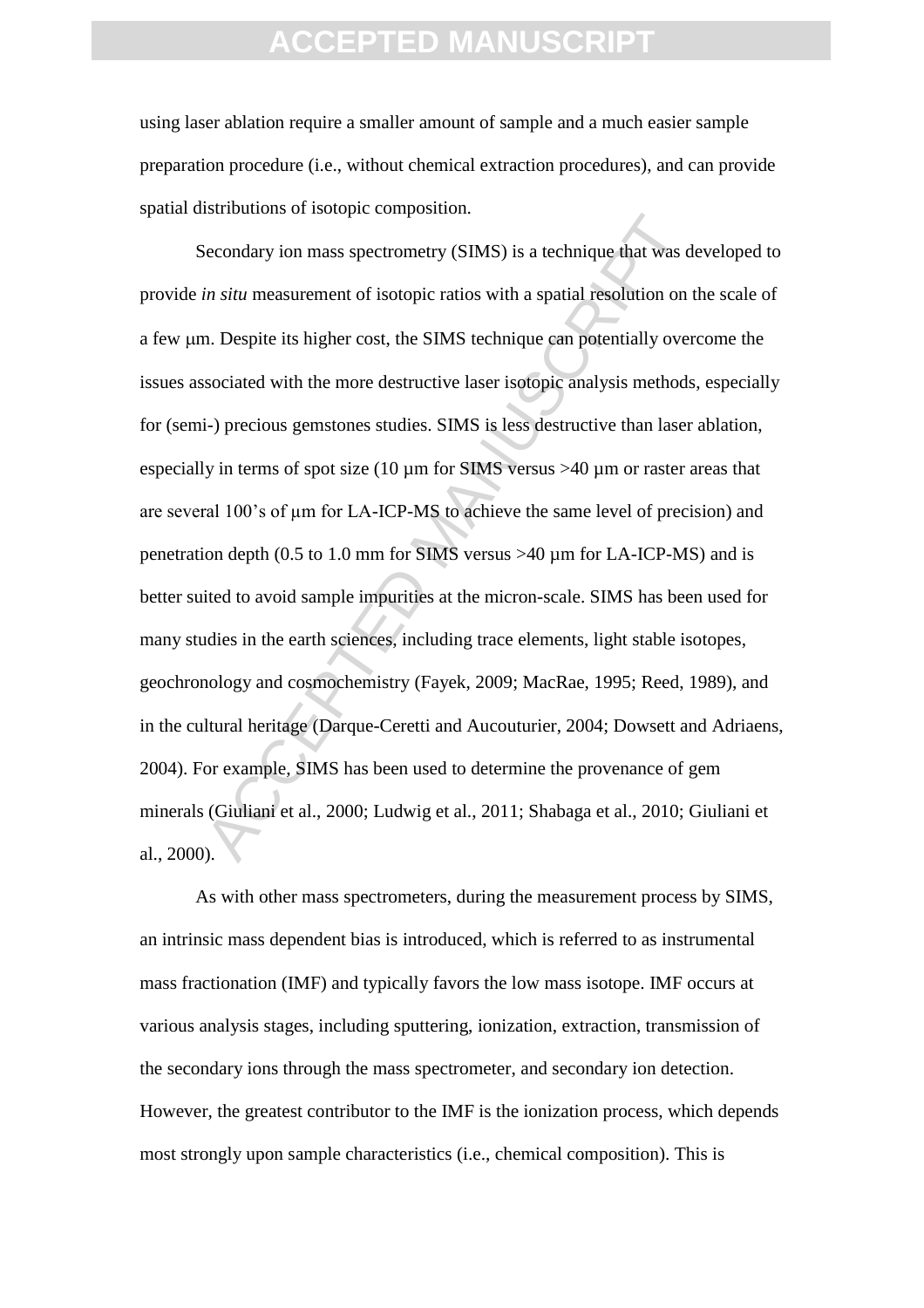referred to as compositionally dependent fractionation or "matrix effects" (e.g., Riciputi et al., 1998). Therefore, accurate isotopic SIMS analysis requires that IMF be corrected for by standardizing the IMF using mineral standards that are compositionally similar to the unknown. In the case of mineral solid solutions, standards spanning a wide compositional range are often necessary to accurately correct the IMF. Corrections using linear interpolations between only the two endmembers of one solid solution may indeed lead to large errors (e.g., Bell et al., 2009; Eiler et al., 1997; Page et al., 2010; Riciputi et al., 1998; Valley and Kita, 2009).

For  $\sigma$  systemation and some semigrantical standards and are<br>tionally similar to the unknown. In the case of mineral solid solution<br>s spanning a wide compositional range are often necessary to accuracy<br>for MF. Correction The aim of this study is to develop protocols for precise and accurate, *in situ,* microanalysis of hydrogen and copper isotopes in turquoise by SIMS. Turquoise is a semi-precious gem stone with a range of chemical compositions (e.g., turquoisechalcosiderite solid-solution series,  $Cu(AI,Fe^{3+})_6(PO_4)_4(OH)_8.4H_2O$ ; Abdu et al., 2011; Foord and Taggart, 1998). Therefore, the development of standardization protocols for D/H and  ${}^{65}Cu/{}^{63}Cu$  measurements by SIMS over a wide range of turquoise compositions can provide a relatively non-destructive, valuable method for determining the provenance of this semi-precious gem mineral.

#### **2. Standards and cross-calibration**

#### 2.1. Samples

Nine samples from turquoise deposits throughout the Southwestern United States were collected (Table 1). Turquoise samples purity was assessed by powder X-ray diffraction (XRD) and Fourier-transform infrared (FTIR) spectroscopy. Samples were crushed and sieved to the  $<$  350 mesh (5-10 µm) size fraction prior to XRD analysis.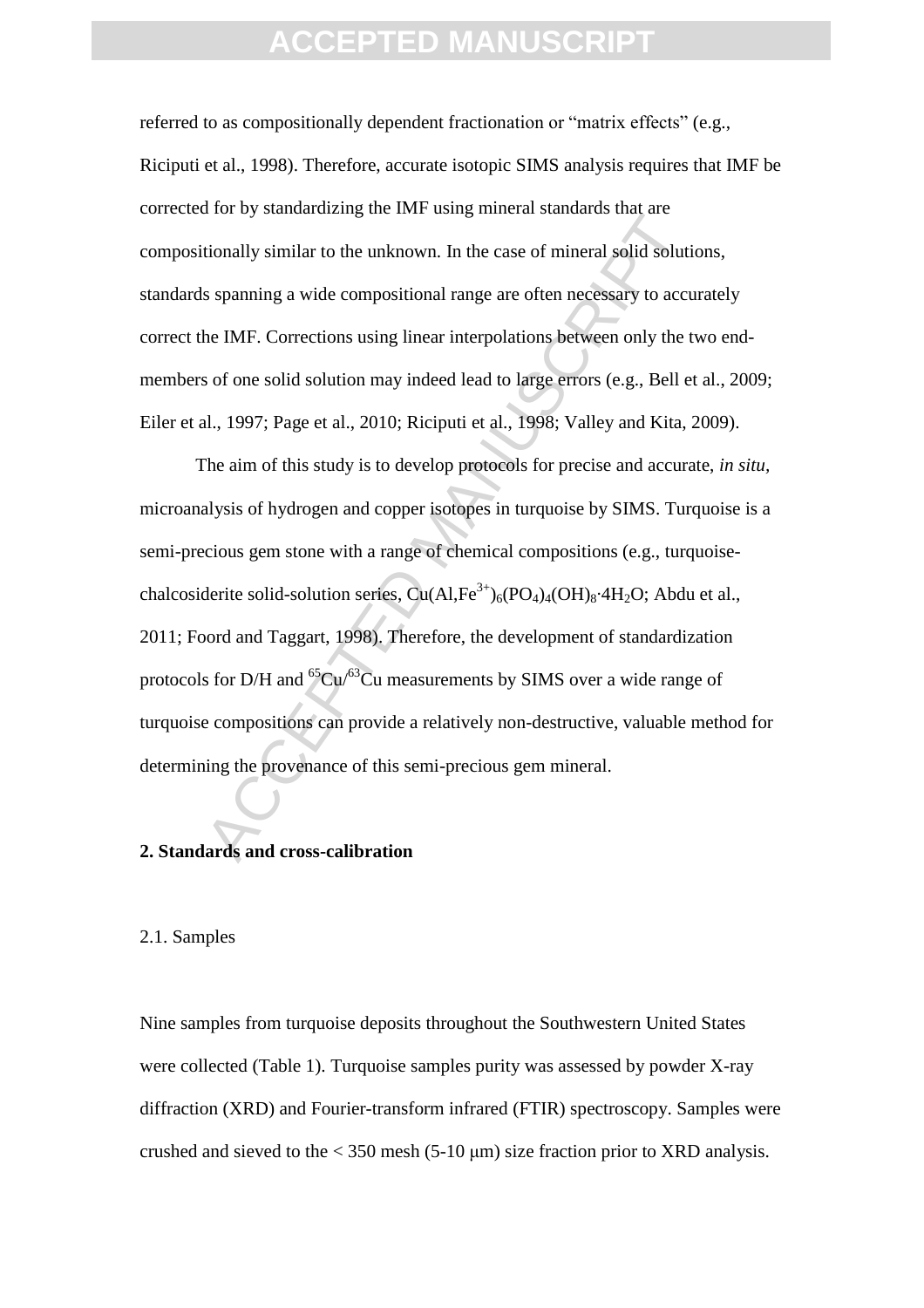ation mode at room temperature, using a Bruker Tensor 27 FTIR spison mode at room temperature, using a Bruker Tensor 27 FTIR spison over with a KBr beam splitter and a DLATGS detector. Spectra over 00 cm<sup>-1</sup> were obtained Powder XRD measurements were performed with  $Cu$  K $\alpha$  radiation in Bragg-Brentano geometry on a Philips (PANalytical) PW1710 automated diffractometer. Data were processed using the MDI Jade+ software. FTIR spectra were collected in the transmission mode at room temperature, using a Bruker Tensor 27 FTIR spectrometer equipped with a KBr beam splitter and a DLATGS detector. Spectra over the range 400–4000 cm<sup>-1</sup> were obtained by averaging 100 scans with a resolution of 4 cm<sup>-1</sup>. To record IR spectra, approximately 2 mg of dried sample was gently ground with 200 mg of dried KBr. The mixture was pressed at 10 tons/cm<sup>2</sup>, oven-dried overnight to remove adsorbed water and pressed again to produce a KBr pellet. Baseline correction was done using the OPUS spectroscopic software (Bruker Optic GmbH).

2.2. Samples preparation for EPMA and SIMS analysis

For electron probe micro-analysis (EPMA) and SIMS analysis, 1 mm to 1 cm size pieces of turquoise were arranged in holes drilled in 25 mm diameter aluminium mounts. Buehler "Epoxide" epoxy resin was then poured in and allowed to harden overnight. The hardened epoxy mounts were then polished using various grit (600- 1200) SiC sandpaper and 1-15 μm diamond polishing compounds. The mounts were then washed with a dilute soap solution, ultrasonically cleaned in deionized water and ethanol, and placed in an oven at 60°C for 20 minutes to remove adsorbed water.

#### 2.3. EPMA

Sample mounts were coated with a thin layer of carbon for conductivity. The major element concentrations of the turquoise standards were determined using a Cameca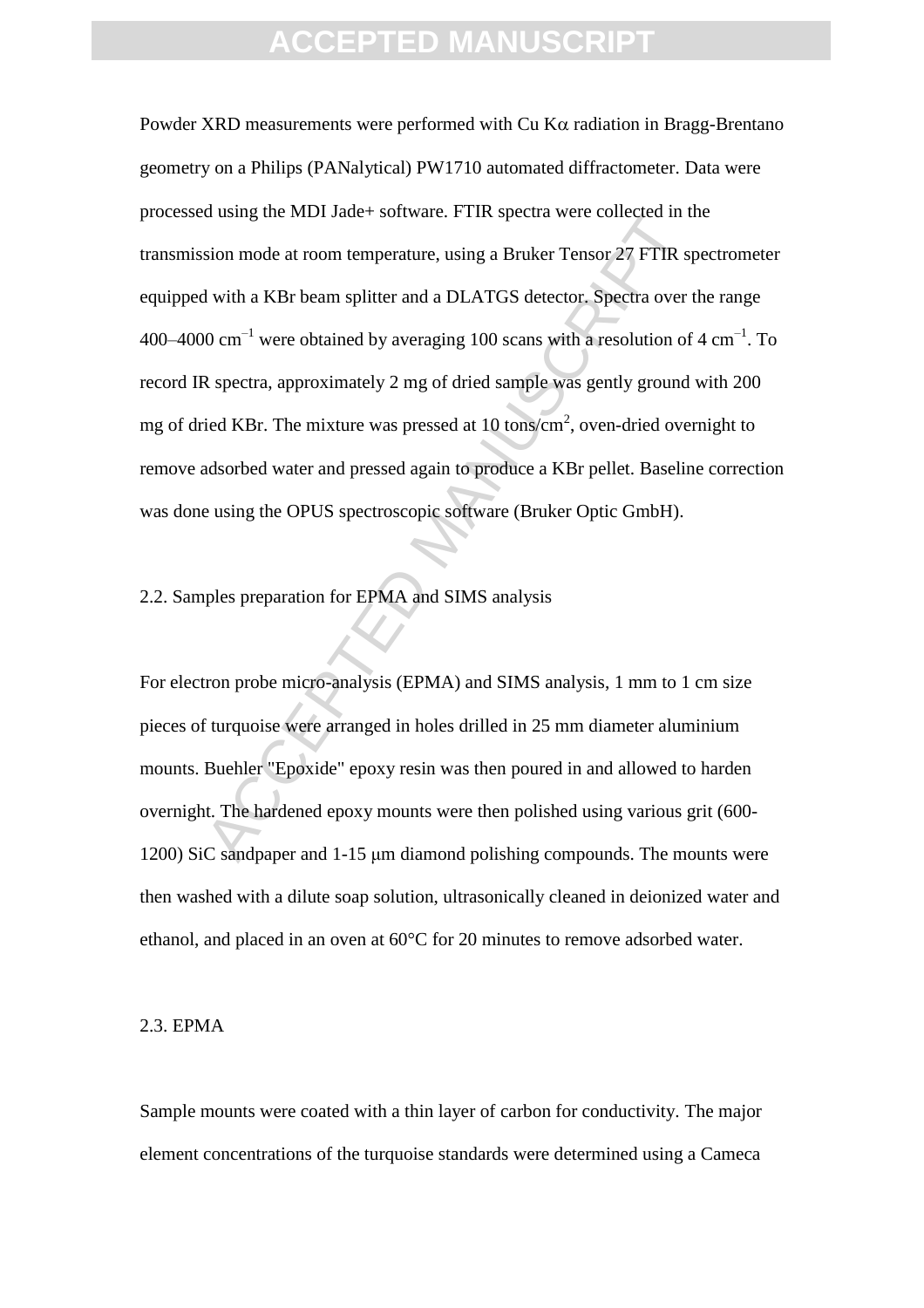SX-100 electron microprobe at the University of Manitoba. Operating conditions were 15 keV accelerating voltage, 20 nA beam current, a beam size of 10  $\mu$ m and data acquisition in wavelength-dispersive spectrometry (WDS) mode. The following standards were used: albite (Na), olivine (Mg), andalusite (Al), diopside (Si, Ca), apatite (P), pyrite (S), orthoclase (K), titanite (Ti), chromite (Cr), fayalite (Fe), chalcopyrite (Cu), and gahnite (Zn). Corresponding detection limits were on the order of 0.1 wt. %.  $H_2O$  contents were determined by difference.

2.4. Standards composition

on in wavelength-uspersive spectrometry (*wDs)* mode. The rolid<br>s were used: albite (Na), olivine (Mg), and<br>alustite (Al), diopside (S<br>P), pyrite (S), orthoclase (K), titanite (Ti), chromite (Cr), fayalite (<br>rite (Cu), an Powder XRD and FTIR analyses showed that all samples mainly consist of turquoise, with traces of kaolinite for some samples (data not shown). The turquoise samples selected as standards (5 for the hydrogen study and 6 for the copper study) showed textural and chemical homogeneity (Table 2) and their chemical compositions (e.g., Fe content; Table 2) covered a wide range within the turquoise-chalcosiderite Cu(Al,Fe 3+ )**6**(PO**4**)**4**(OH)**8**·4H**2**O solid-solution series. Therefore, IMF that may be due to matrix effects could be quantified.

2.5. Calibration of D/H and  ${}^{65}Cu/{}^{63}Cu$  values of standards

Hydrogen isotopes ratios "true" values were measured by using a Finnigan MAT Delta 252 and a V.G. model 602 C gas source mass spectrometer. Water content of turquoise samples was obtained using the protocol of Kyser and O'Neil, 1984. Gas source mass spectrometer analyses were performed using a dual inlet system or a continuous flow method. In the dual inlet technique, the sample and standard gases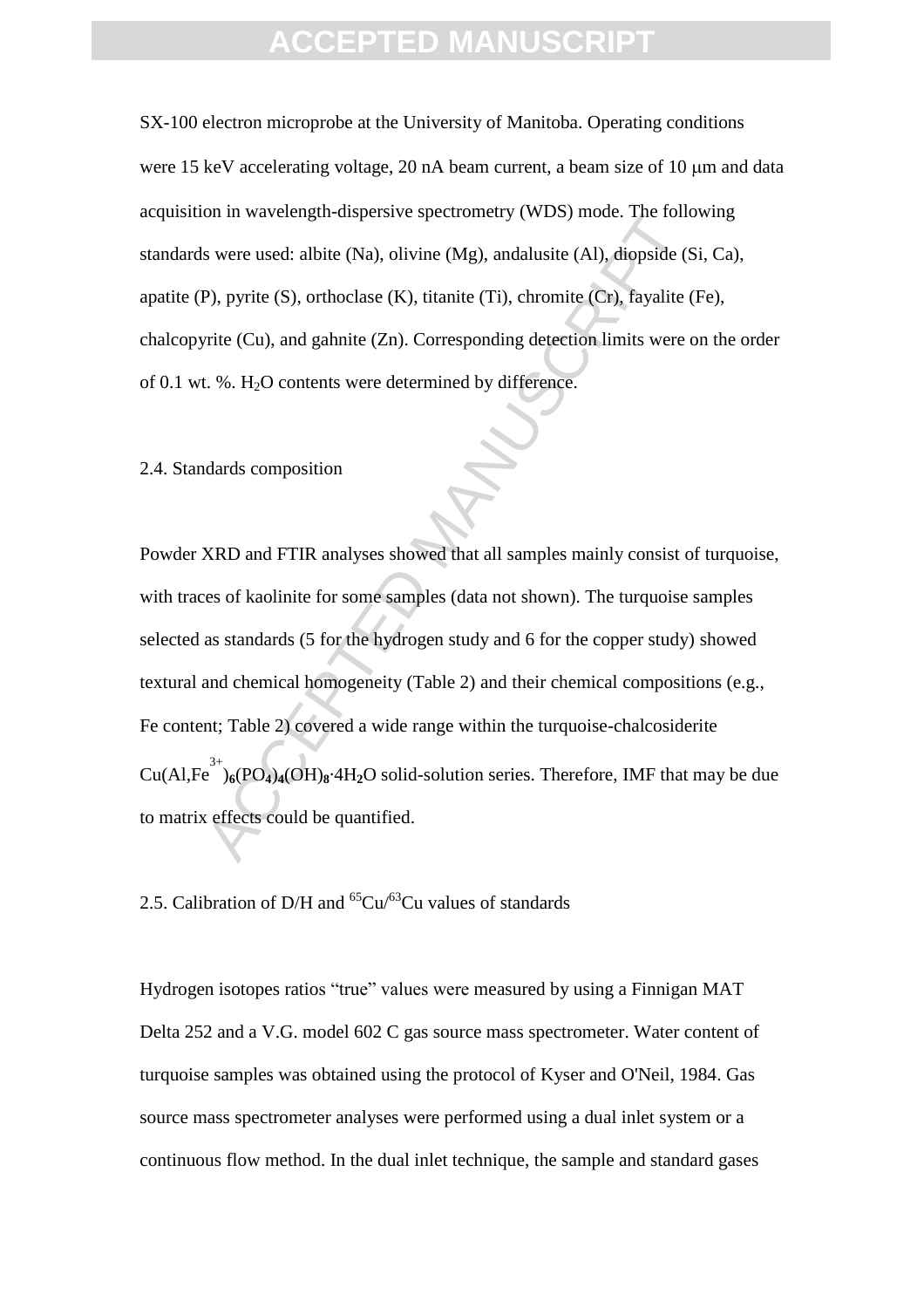Et method is very accurate because the sample and standard gases of under essentially identical instrument conditions. In the continuation during equivalently identical instrument conditions. In the continuation, the samp were alternately introduced in the mass spectrometer ionization chamber. Prior to injection, the water was converted to  $H_2$  by reaction with uranium at 900 $^{\circ}$ C following the method of Bigeleisen et al., 1952, as modified by Kyser and O'Neil, 1984. The dual-inlet method is very accurate because the sample and standard gases can be compared under essentially identical instrument conditions. In the continuous flow technique, the sample or the standard water was delivered via a He carrier gas stream to a furnace for reduction into  $H_2$  and subsequently to the ionization chamber. This method is usually faster than the dual-inlet method, avoiding off-line gas conversion steps, and requires less material (Sharp et al., 2001).

Copper isotopes ratios "true" values were measured using a multicollector inductively coupled plasma mass spectrometer (MC-ICP-MS) *Neptune* (Thermo Fisher Scientific) operating at the *Pôle Spectrométrie Océan* (IFREMER, Plouzané, France). The experimental protocol used was similar to that described by Rouxel et al., 2004; Maréchal et al., 1999; Chapman et al., 2006; Borrok et al., 2007; Palacios et al., 2011 and described below.

Turquoise samples were cleaned in distilled water and ethanol in an ultrasonic bath, dried and ground in an agate mortar. After a complete digestion step in concentrated HF-HNO<sub>3</sub> and HCl-HNO<sub>3</sub> mixture, bulk rock and  $Cu^{0}$  samples were dissolved in 2 mL of 6 mol/L distilled HCl in a closed beaker on a hot plate. A precise volume of this solution was then purified using anion exchange chromatography in an HCl medium (distilled grade). A 5 mL column was loaded with 1.8 mL Bio-Rad AG1-X8 anion resin 200 – 400 mesh (chloride form) which was acid cleaned with 10 mL of 2 mol/L HNO<sub>3</sub>, 10 mL of ultrapure water and 10 mL of 0.24 mol/L HCl and finally conditioned with 5 mL of 6 mol/L HCl. Under these conditions, Cu (along with Fe) was adsorbed onto the anionic resin while the sample matrix was eluted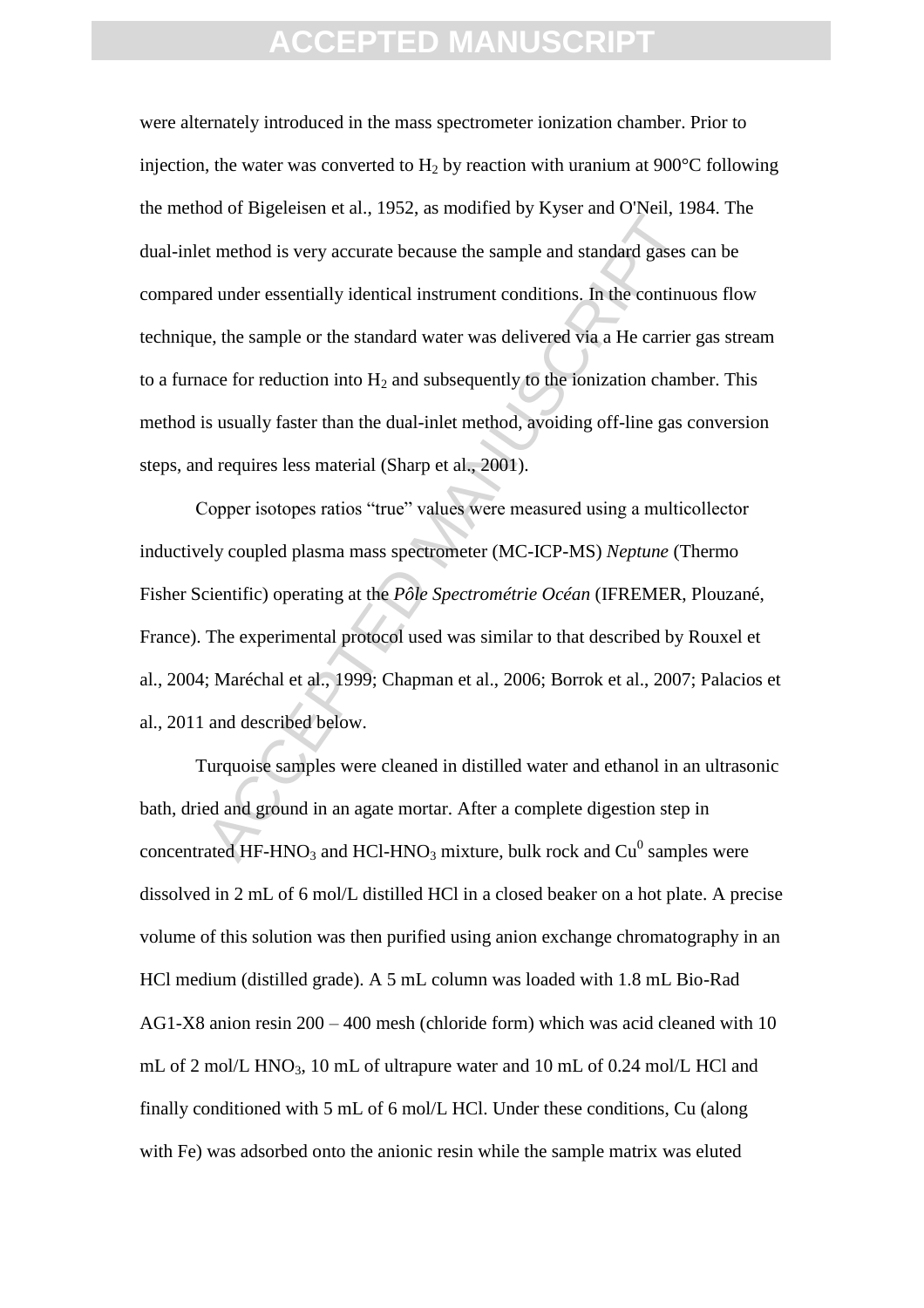using 5 mL of 6 mol/L HCl. Cu was then eluted (and separated from Fe) with 50 mL of 6 mol/L HCl, collected in a PTFE vial and evaporated to dryness. The residue was re-dissolved in 2-3 mL of  $0.28$  mol/L HNO<sub>3</sub> and then further diluted to form a 0.1 to 0.5 ppm Cu solution ready for isotope analysis. Quantitative recovery of Cu through the entire chromatographic procedure was checked by calculating chemistry yield for each sample and also by checking Cu recovery in standard solution processes through chemistry.

Cu solution ready for isotope analysis. Quantitative recovery of C<br>Cu solution ready for isotope analysis. Quantitative recovery of C<br>e chromatographic procedure was checked by calculating chemist<br>uple and also by checkin Analyses of  ${}^{65}Cu/{}^{63}Cu$  were carried out on the Neptune MC-ICP-MS operating at low resolution. The samples were introduced into the plasma using a double spray quartz chamber system (cyclonic and double pass) and a microconcentric PFA nebulizer operating at a flow rate of about 60  $\mu$ L min<sup>-1</sup>. Instrumental mass bias was corrected for using Zn isotopes as an internal standard and involves simultaneous measurement of a Zn standard solution (SRM 3168a Standard Solution). Also a standard bracketing approach, which normalizes the Cu isotope ratio to the average measured composition of a standard (SRM 976) was carried out before and after each sample. Standard deviation values (1SD) were calculated using 4 duplicate analysis.

#### **3. SIMS Methods**

 $A \sim 200$  Å thick Au coat was sputter-deposited on the sample mount surfaces, prior to SIMS analysis using a Cameca IMS-7f ion microprobe at the University of Manitoba. The mounts were placed in stainless steel sample holders and the entire assembly was then placed in the SIMS sample lock and held at high vacuum for a minimum of eight hours prior to the start of analysis. Positive secondary ions were produced by an O<sup>-</sup> beam with impact energy of 22.5 keV. The samples were analyzed using 40 nA, -12.5 kV O primary beam focused on a  $\sim$  50  $\mu$ m spot. The largest contrast (400  $\mu$ m) and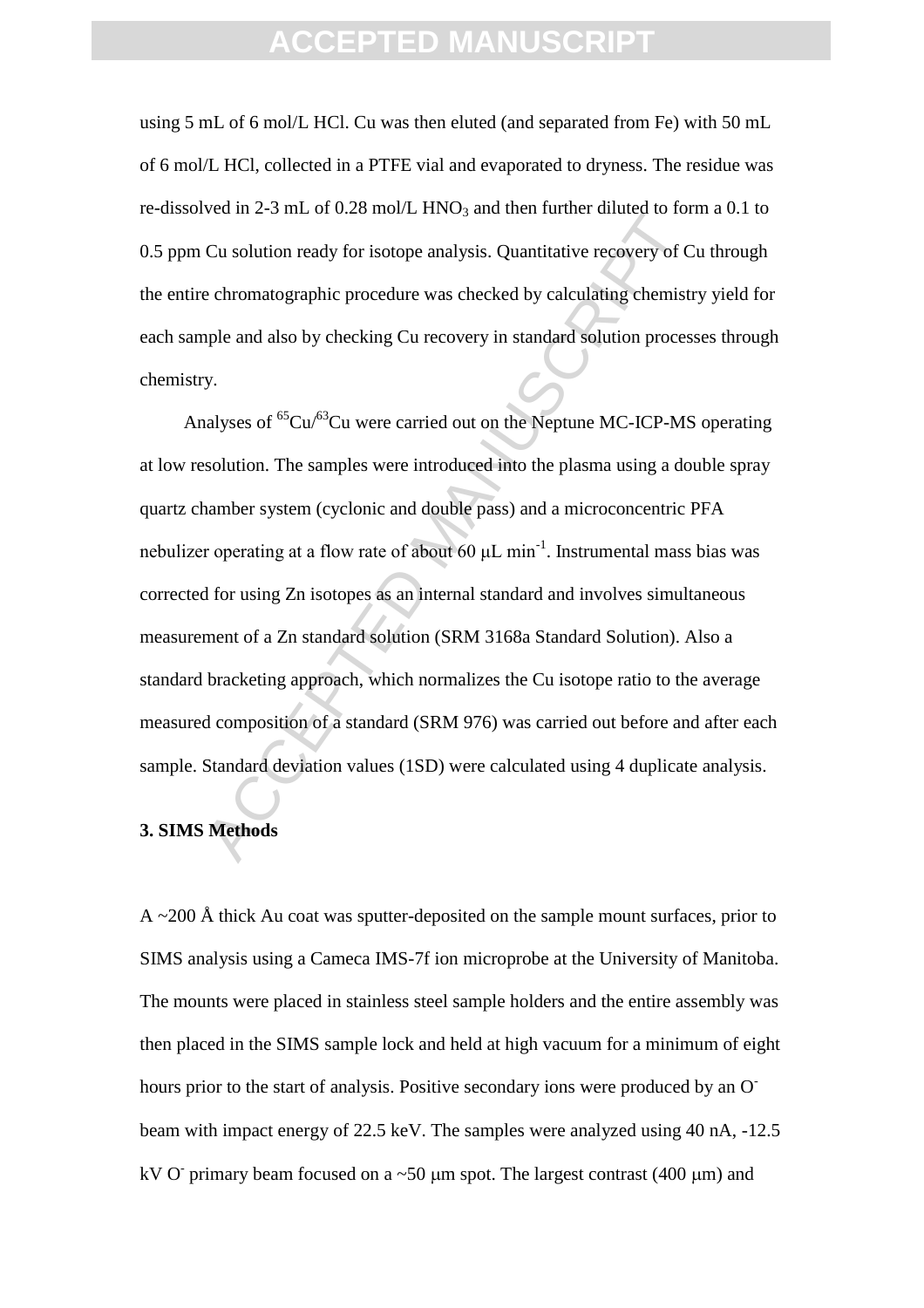field  $(1800 \,\mu m)$  apertures, in conjunction with 150  $\mu$ m image field and an energy bandpass of  $\pm 25$  eV, were used to maximize sensitivity. The secondary column high voltage was set to 10 kV.

3.1. Isotopic measurements

solvential in the secondary ion mass spectrometer was<br>solution of ~800 to separate D<sup>+</sup> from H<sub>2</sub><sup>2</sup> and sample voltage offs<br>aintaining the secondary column at 10 kV to help minimize the H<sub>2</sub><br>111). Each analysis ran for 5 For D/H isotopic measurements, the secondary ion mass spectrometer was operated at a mass resolution of ~800 to separate  $D^+$  from  $H_2^+$  and sample voltage offset of -50 V, while maintaining the secondary column at 10 kV to help minimize the  $H_2^+$  peak (Liu et al., 2011). Each analysis ran for 50 cycles with a magnet settle time of 0.5 s between each mass and an analysis time of 1.04 seconds for H and 5.04 s for D. A Faraday cup detector was used for H and an electron multiplier was used for D. The gain on the faraday cup relative to electron multiplier was calibrated before each analysis. Linear drift was corrected using mass H.

For <sup>65</sup>Cu/<sup>63</sup>Cu isotopic measurements, isobaric interferences were minimized by offsetting the sample high-voltage by -50 V. Each analysis ran for 60 cycles with a magnet settle time of 0.5 seconds between mass  ${}^{63}Cu$  and  ${}^{65}Cu$  and analysis time of 1.04 s for both  ${}^{63}Cu$  and  ${}^{65}Cu$ . Both masses were measured using an electron multiplier with a dead time of 37 ns.

The hydrogen and copper isotopic data are given in the Table 3 and 4, respectively. Isotopic data determined by solution GS-MS or MC-ICP-MS are presented using standard  $\delta$ -notation relative to the appropriate international standard, Vienna Standard Mean Ocean Water (V-SMOW) for hydrogen and NIST 976 for copper. The equation for calculating  $\delta$  values in units of per mil (‰) is:

 $\delta_{sample} = (R_{sample} - R_{std})/R_{std} \times 1000$  [1]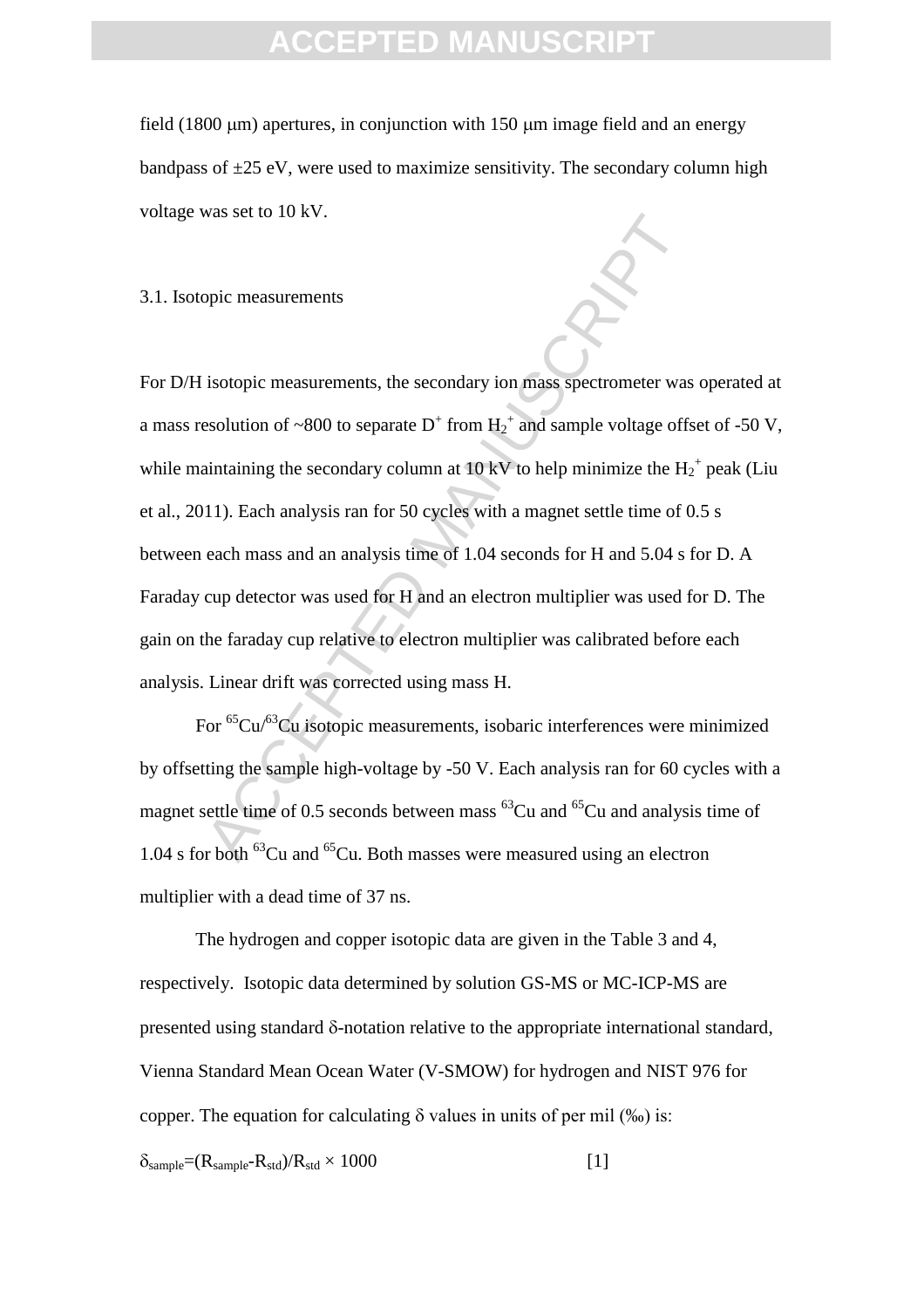### FPTFD MANU

where  $R_{sample}$  and  $R_{std}$  are the absolute ratios of D/H or <sup>65</sup>Cu/<sup>63</sup>Cu in the sample (turquoise) and the standard (V-SMOW or NIST 976), respectively. The absolute D/H ratio of V-SMOW is 155.76x10<sup>-6</sup> (Hagemann et al., 1970) and the absolute <sup>65</sup>Cu/<sup>63</sup>Cu ratio of NIST 976 is  $4.4563x10^{-1}$  (Shields et al., 1964).

The isotope mass fractionation that occurs during SIMS analysis was calculated by using equation [2]:

#### $\alpha_{\text{SIMS}} = R_{\text{SIMS}} / R_{\text{actual}}$

where  $R_{\text{SIMS}}$  is the ratio measured by SIMS and  $R_{\text{actual}}$  is the accepted ratio measured by conventional techniques (GS-MS and MC-ICP-MS for hydrogen and copper isotopes, respectively).

The isotope mass fractionation that occurs during SIMS analysis  $(\alpha_{\text{SIMS}})$  can be converted into  $\delta$  notation (in units of per mil) by using equation [3]:

$$
\delta R_{IMF} = [R_{SIMS}/R_{actual} - 1] \times 1000 = (\alpha_{SIMS} - 1) \times 1000
$$
 [3]

VIST 976 is 4.4563x10<sup>-1</sup> (Shields et al., 1964).<br>
TRIST 976 is 4.4563x10<sup>-1</sup> (Shields et al., 1964).<br>
The isotope mass fractionation that occurs during SIMS and dby using equation [2]:<br>  $R_{\text{SIMS}}/R_{\text{actual}}$  [2]<br>
SMS is th For each standard, at least 5 different spots (*n*) were analyzed sequentially. The SB-1 standard was periodically analyzed within each session and no significant within run drift was observed. The internal precision is the average internal precision of the *n* analysis spots. The external precision is calculated as the standard deviation of the *n* analysis spots.

The internal precision of D/H measurements was around 3‰ whereas the external precision of each standard  $\delta D_{IMF}$  ranged from 1 to 4‰ (Table 3). Figure 1a shows SIMS hydrogen isotopic analyses of different spots of the SB-1 turquoise standard made over several analysis sessions. The individual spots IMF values varied between -585‰ and -575‰. The internal precision of  ${}^{65}Cu/{}^{63}Cu$  measurements ranged from 0.3 to 0.4‰ whereas the external precision of each standard  $\delta Cu_{IMF}$ varied between 0.1 and 0.4‰ (Table 4). Figure 1a shows SIMS copper isotopic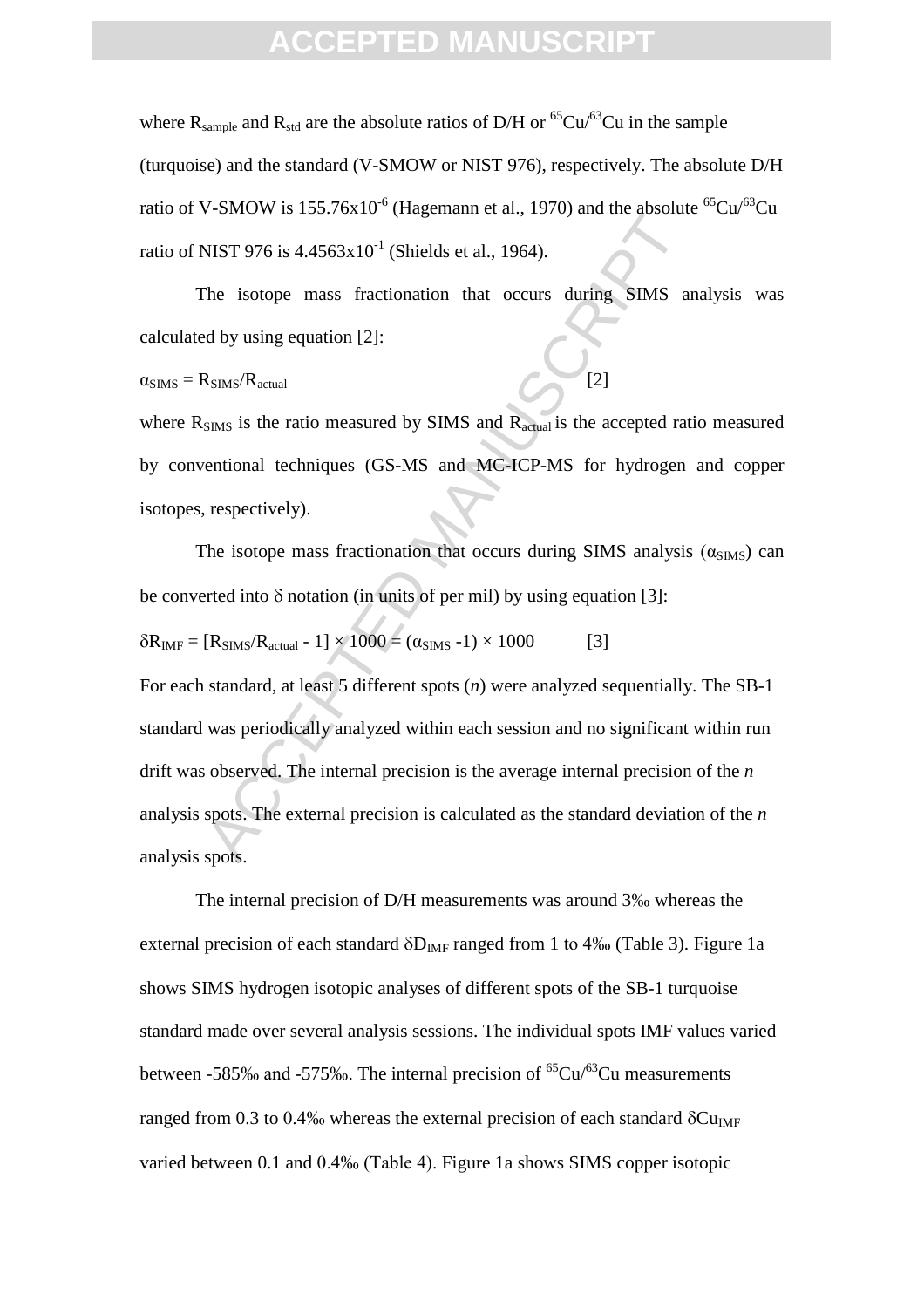analyses of different spots of the SB-1 turquoise standard made over several analysis sessions. The individual spots IMF values varied between -21.3‰ and -18.6‰. These results show that the spot-to-spot reproducibility was good within each session, which demonstrates that all the turquoise samples selected are sufficiently homogeneous to be suitable calibration standards. The session-to-session variation may be due to changes in instrumental parameters (e.g., mass spectrometer tuning, gun alignment, electron multiplier efficiency). However, no significant variations in IMF were observed when changing sample holder within an individual session. Session-to-session changes in IMF require the instrument to be calibrated every analytical session.

Example show that the epot to epot tepperatefolding whis good studies.<br>
Heromonstrates that all the turquoise samples selected are sufficiently<br>
neous to be suitable calibration standards. The session-to-session v<br>
due to The isotopes ratios measured by SIMS are not correlated with the isotopes ratios determined by conventional techniques (Fig. 2 and 3). This suggests that IMF in turquoise is due to matrix effects for both hydrogen and copper isotopes. As it was previously shown for the SB-1 standard, the isotopes ratios of each standard measured by SIMS are slightly different between analytical sessions. To investigate the relative variation of ratios between standards, the IMF was corrected using the SB-1 standard in each session. The Cu isotopic values obtained for the other standards after IMF correction show that the relative ratios between standards remain relatively consistent (Fig. 4 and 5). Therefore, few standards can be used for IMF calibration of unknown samples if the relationship between IMF and chemical composition is well established.

#### 3.2. Matrix effects

As the instrumental parameters affecting the IMF can be held constant or relatively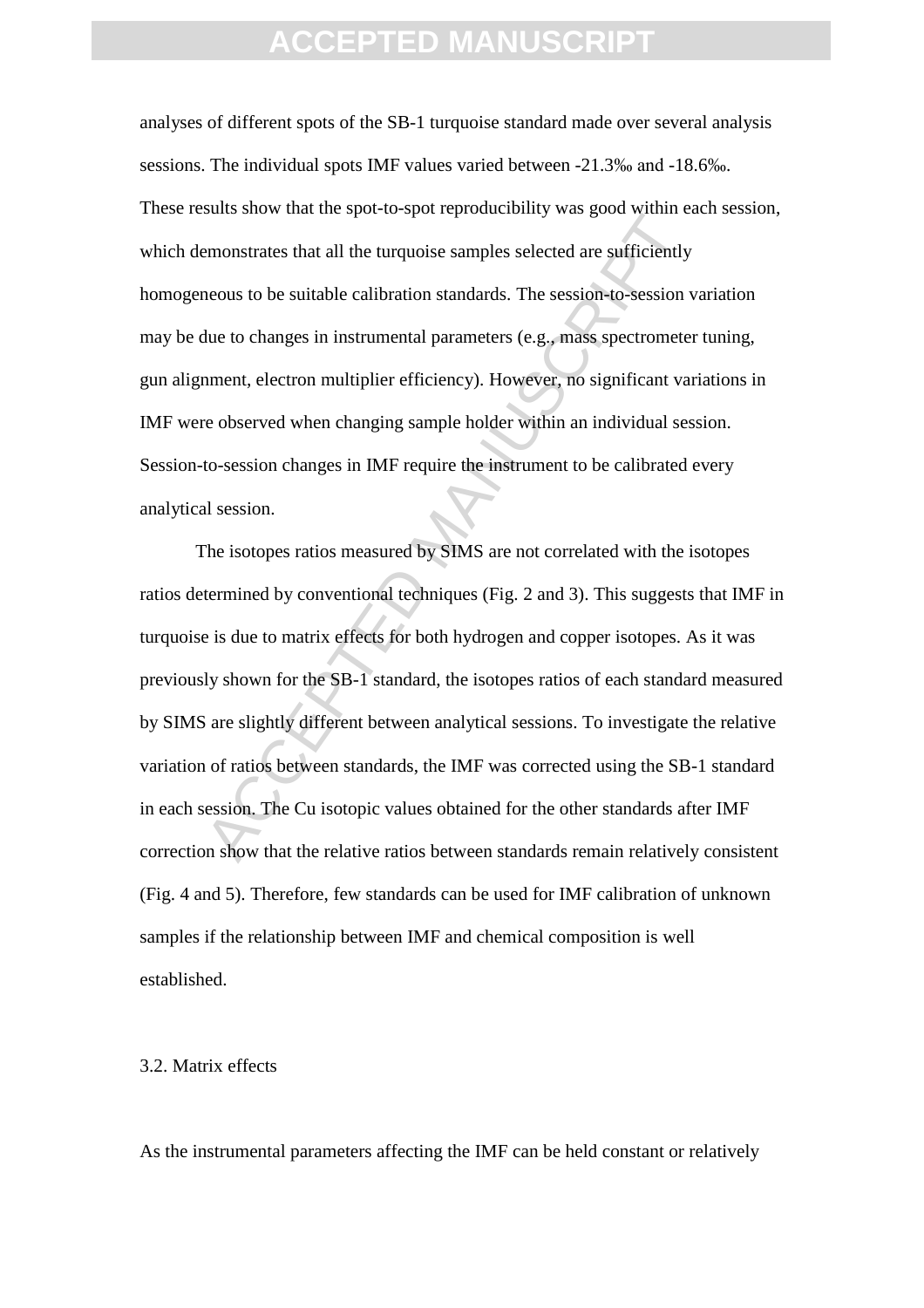action stands of periods of a family attention subset, interting cannot<br>ce atoms (bond strength), the mass ratio of the isotopes, the work<br>ce, emission angle, ionization potential, and kinetic energy of both<br>g and sputteri easily corrected, the more problematic contributor to IMF is the matrix effects, which mainly control isotopic fractionation during the ionization stage. Isotopic fractionation during ionization depends on many factors, including binding energy of the surface atoms (bond strength), the mass ratio of the isotopes, the work function of the surface, emission angle, ionization potential, and kinetic energy of both the sputtering and sputtered ions (Riciputi et al., 1998, and references therein). Although various sputtering/ionization models have been proposed for simple chemical compounds, these models generally cannot be applied to more complex geological materials (Riciputi et al., 1998, and references therein). However, empirical models of IMF in minerals or glasses have been established for various light stable isotopes, including hydrogen (Deloule et al., 1991; Hauri et al., 2002; Hauri et al., 2006) or oxygen (Eiler et al., 1997; Hartley et al., 2012; Hervig et al., 1992; Page et al., 2010; Riciputi et al., 1998; Vielzeuf et al., 2005) . To our knowledge, copper isotopes IMF due to matrix effects in geological materials have yet to be reported in the literature .

#### 3.2.1. Hydrogen

The hydrogen isotopes IMF is negatively correlated with the H content and positively correlated with the Fe content (Fig. 6). Such a correlation has been previously observed for silicate glasses (Hauri et al., 2002; [Hauri et al., 2006\)](#page-18-2). More precisely, IMF is related to the H and Fe contents (in at. %) by the following exponential model:

$$
\delta D_{IMF} = a \exp(b F e^{0.04} / H) + c \tag{4} \text{ (see Fig. 6)}
$$

The hydrogen isotopes IMF data obtained during three sessions were fitted using a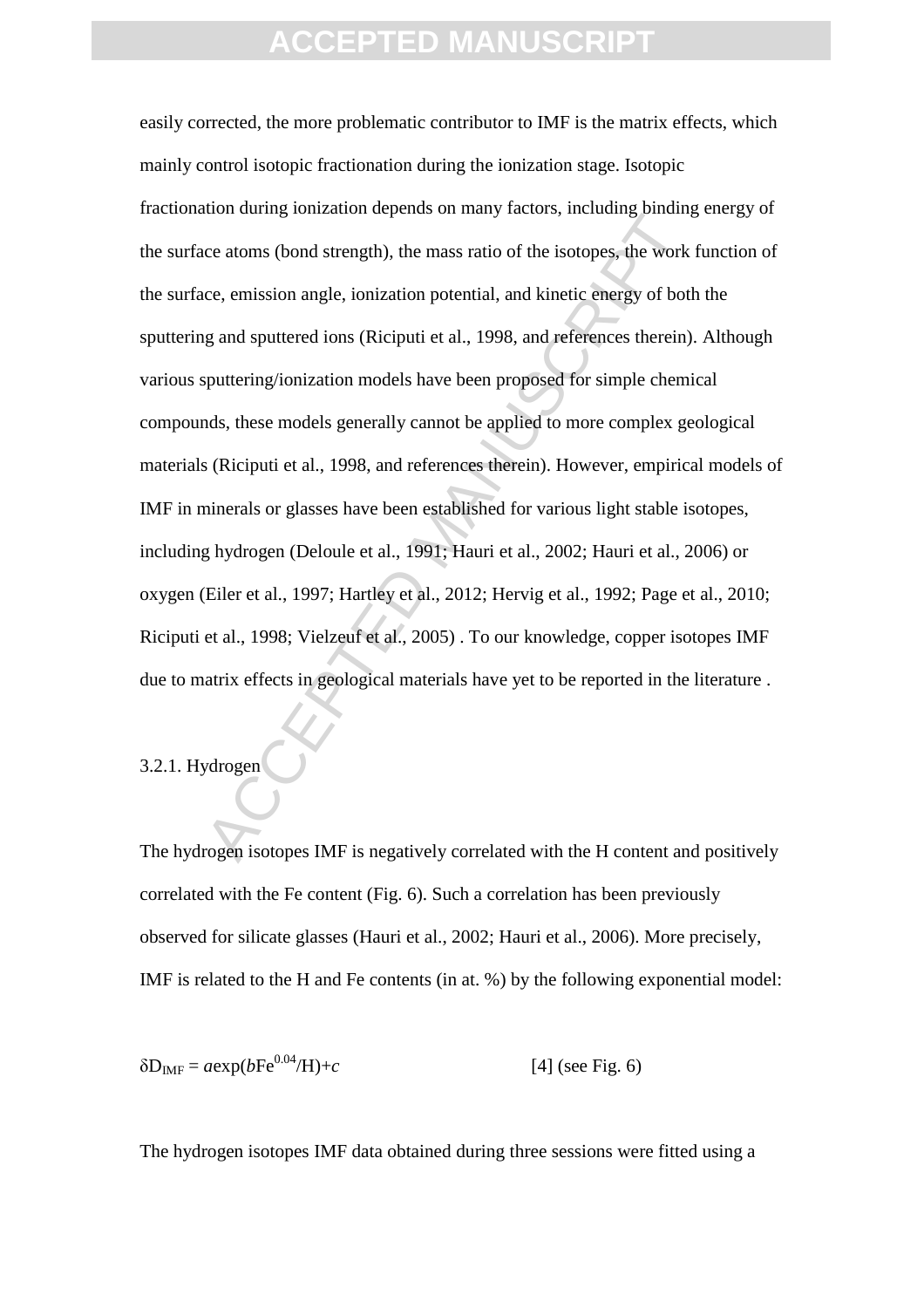(41) change between the three different analytical sessions, which<br>
(4) change between the three different analytical sessions, which<br>
ession-to-session instrumental changes. Therefore, at least 3 stand<br>
the Fe/H ratio of least squares method and an exponential growth model (see Equation [4]). Fitting results are given in the Table 5. Best fits have coefficient of determination  $(R^2)$  values greater than 0.88, which assessed the quality of the fits. The coefficients values of equation [4] change between the three different analytical sessions, which accounts for the session-to-session instrumental changes. Therefore, at least 3 standards that bracket the Fe/H ratio of the unknown samples should be analyzed, in order to delineate the overall shape of the curve and accurately determine the fit coefficients. Standards should be analyzed during the same analysis session as samples to be corrected.

The correction scheme reproduced the actual δD composition of the turquoise standards used to  $\pm$  5‰ for all analytical sessions, except for the CS-1 sample in the last session (Table 6).

#### 3.2.2. Copper

The copper isotopes IMF is positively correlated with the Fe content (Fig. 7). As the Fe content is negatively correlated with the Al content within the turquoisechalcosiderite series (Abdu et al., 2011), the copper isotopes IMF is negatively correlated to the Al content of turquoise samples. We tested least-square fitting procedures to relate IMF and Fe, Al, Fe/Al, or Fe/(Al+Fe) and best coefficient of determination  $(R^2)$  values (i.e., best fits) were obtained using only the Fe content (in at. %) with the following model:

$$
\delta^{65}Cu_{IMF} = a\log(Fe) + b \tag{5} \text{ (see Fig. 7)}
$$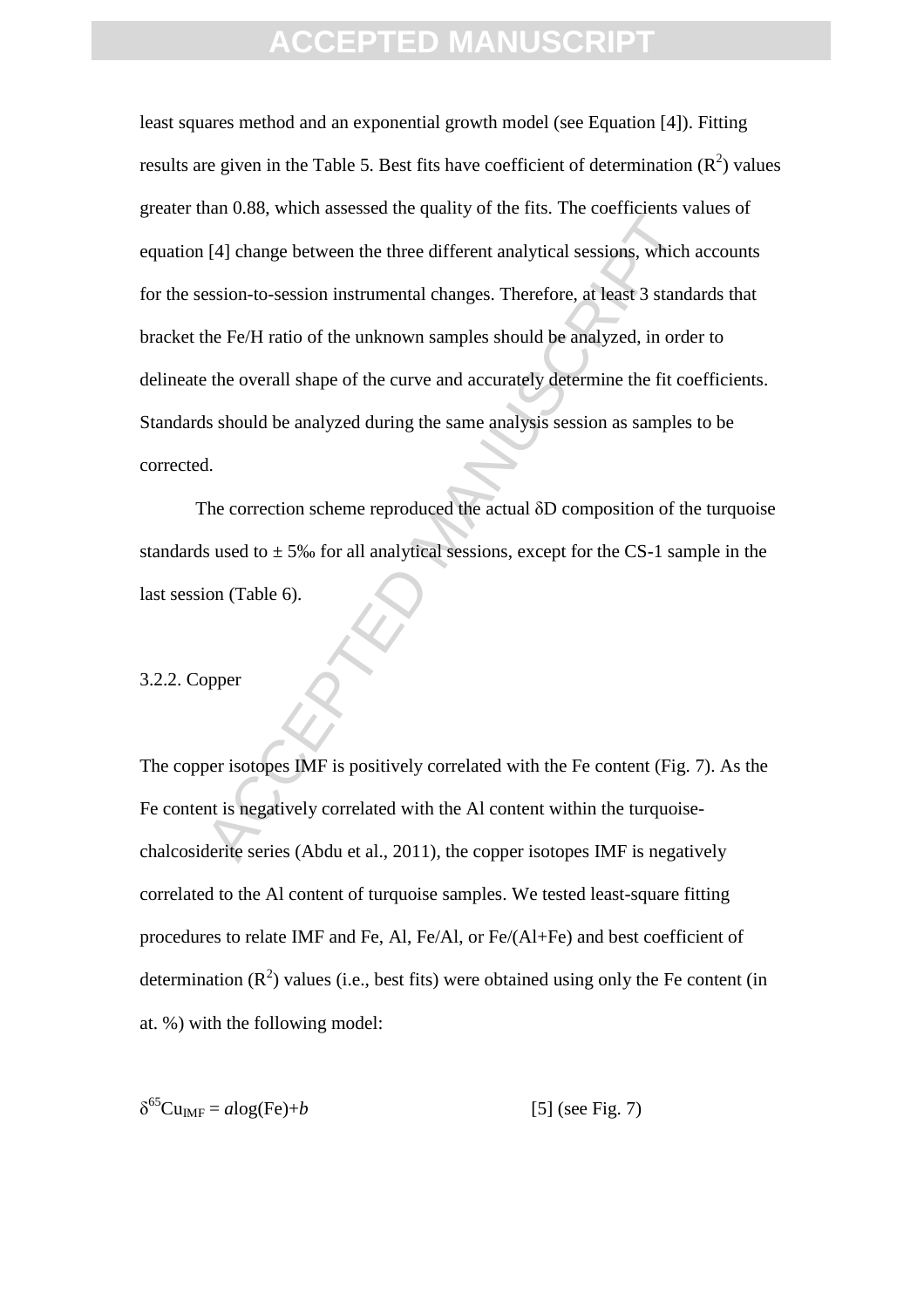Early formed and the three coefficients has a sequence of equals on-to-session instrumental changes. Therefore at least 2 standards<br>the chemical composition of the unknown samples (i.e., one Al-ric<br>urquoise standard) shou Fitting results for the copper isotopes IMF data obtained during three sessions are given in Table 7. Best fits have coefficient of determination  $(R^2)$  values superior to 0.98, which assessed the quality of the fits. The *a* coefficients values of equation [5] are similar for the three different analytical sessions whereas the *b* values accounts for the session-to-session instrumental changes. Therefore at least 2 standards that bracket the chemical composition of the unknown samples (i.e., one Al-rich and one Fe-rich turquoise standard) should be analyzed during each analytical session to correct for the IMF.

Using the appropriate correction schemes for each analytical session, the  $\delta^{65}$ Cu measured by SIMS were reproduced within  $\pm$  0.5 ‰ of their actual value for all sessions (Table 8).

#### **4. Applications**

The development of the SIMS calibration method for H and Cu isotopic measurements in turquoise may have many applications. Accurate determination of H and Cu isotopic composition by the relatively non-destructive SIMS technique may be used to certify the provenance of turquoise, and other Cu-bearing gem minerals, if similar IMF calibration studies are carried out. For example, such analysis could help to identify the source of gem-quality Cu-rich tourmalines. Cu-bearing tourmaline from Paraiba (Brazil) is a highly prized gem mineral and "Paraiba-type" tourmalines of similar colour and quality are produced today from localities in Mozambique and Nigeria. Developing provenance tools for Cu-rich tourmalines is necessary, as their economic value partly depends on their origin. Li and B isotopes in Cu-rich tourmalines have been shown to be a suitable provenance tool (Ludwig et al., 2011;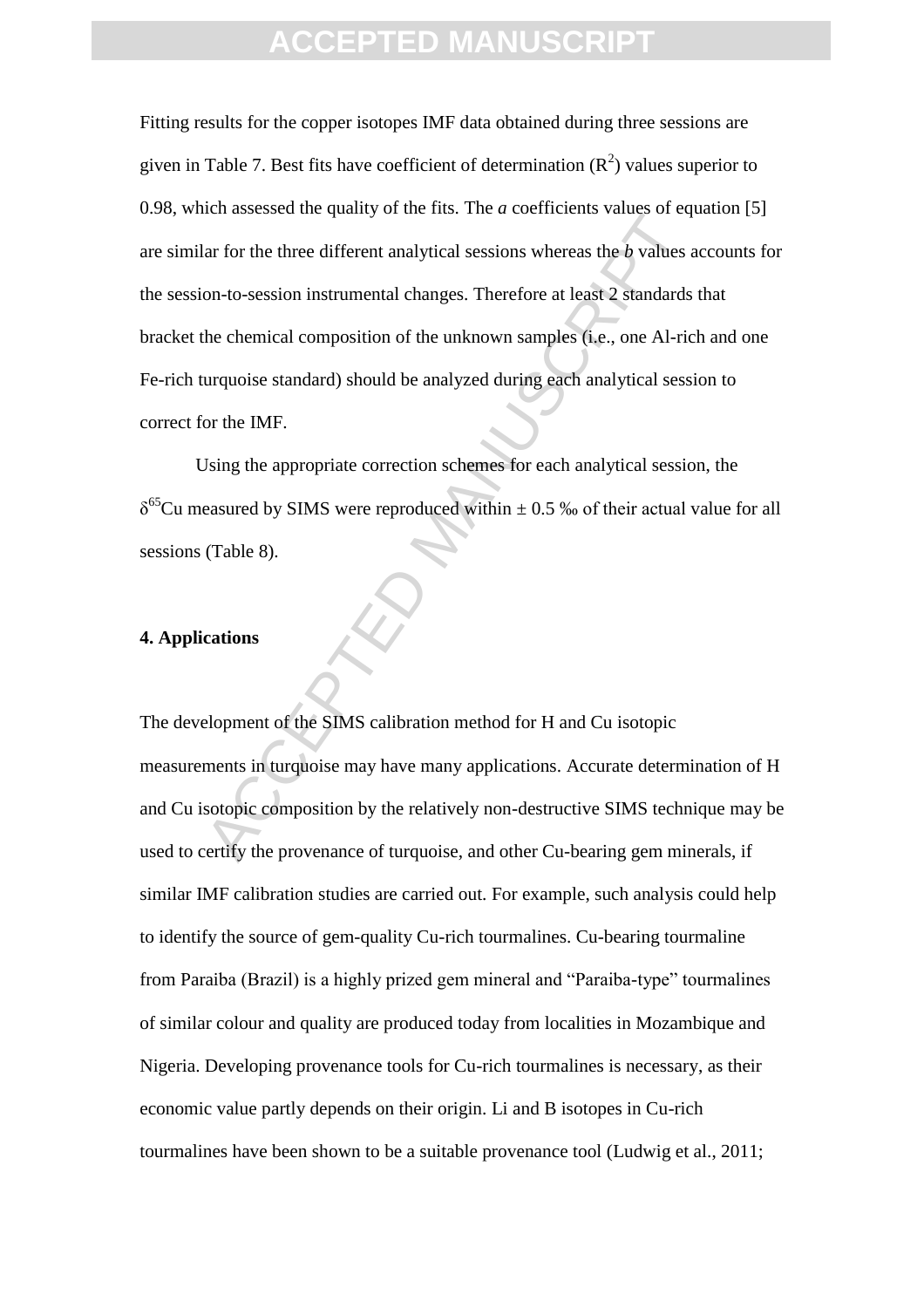[Shabaga et al., 2010\)](#page-20-1). Although the range in Cu isotopic composition of tourmalines from pegmatites is unknown, the range in H isotopic composition can be from -120‰ to -40‰ (Jiang, 1998; Holcombe and Valasquez, 1997), Therefore, the analysis of H and Cu isotopic composition of Cu-rich tourmalines could provide complementary information.

Example the state of currich tournalines could provide comple-<br>
Apart for provenance determination, H and Cu isotopic measureme<br>
Apart for provenance determination, H and Cu isotopic measureme<br>
applied to identify "fake" g Apart for provenance determination, H and Cu isotopic measurements may also be applied to identify "fake" gems that have been modified from non-gem starting material. For example, such analysis could help to distinguish natural red Cubearing plagioclase feldspars from Cu-diffusion treated counterparts. Although red Cu-containing andesine had been thought unique to the state of Oregon, new localities for Cu-bearing feldspars were reported from the Democratic Republic of the Congo, Mongolia and Tibet in the last decade (Rossman, 2011). As the high value of the North America red feldspar partly depends on its strict origin, the new supposedly red feldspars have been the subject of concerns about their provenance and natural color. In fact, many studies suggest that a large part of red feldspars on the market is the product of copper diffusion into pale yellow andesine from Inner Mongolia by laboratory heat treatment (Rossman, 2011). Measuring Cu isotope ratios in Cubearing andesine has proven to be helpful in determining their authenticity and provenance, as laboratory diffused samples show a greater intra-sample variability for  ${}^{65}Cu$ <sup>65</sup>Cu due to the diffusion process (Fontaine et al., 2010). In addition, comparing the Cu isotope ratios of two minerals without depth-profiling does not allow distinguishing between a naturally colored and a Cu-diffused andesine, as the copper isotopic composition of treated samples may be influenced by many factors (e.g., isotope composition of the treatment, exposure time, temperature).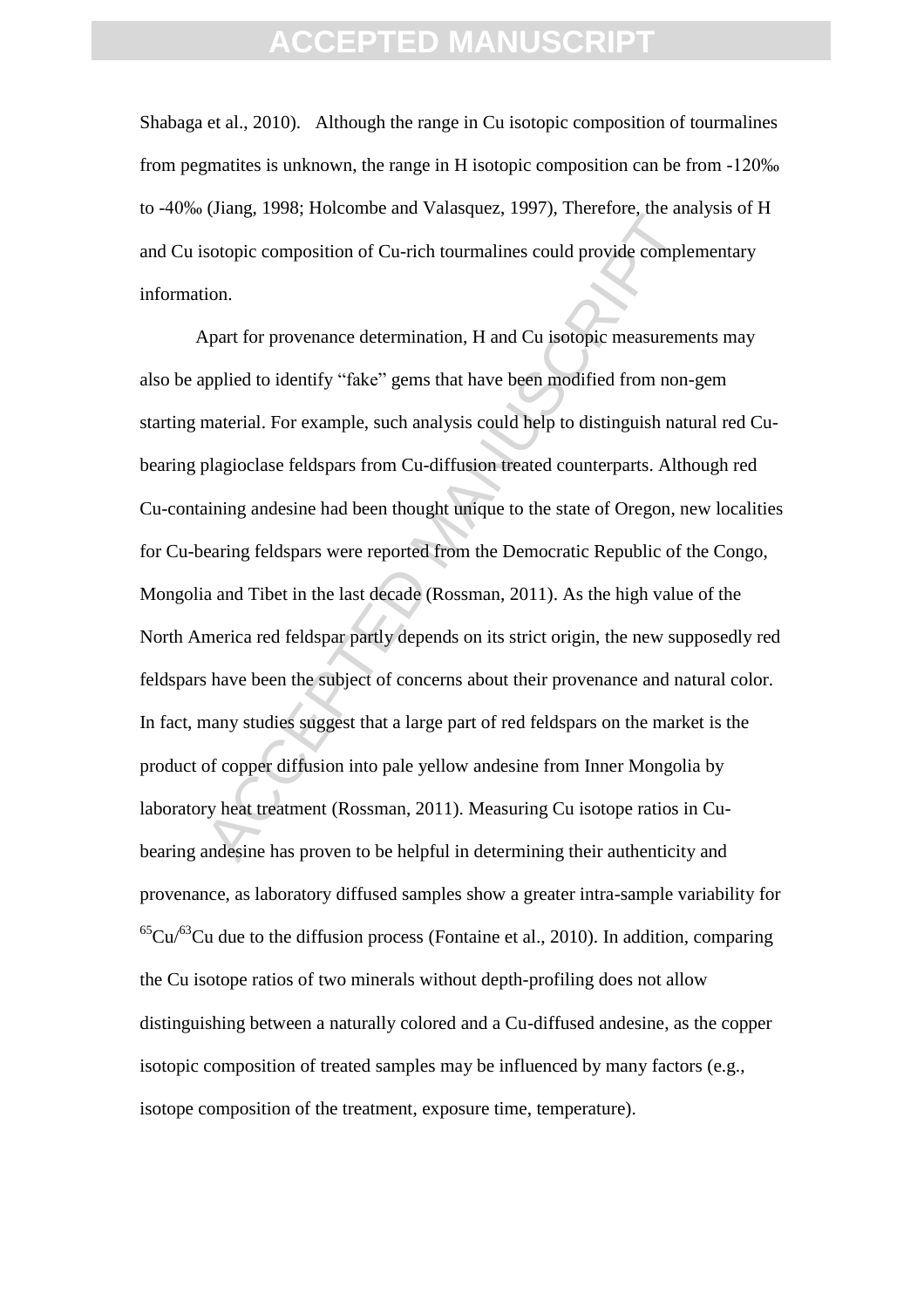The analysis of H and Cu isotopic ratios by SIMS may also be useful for identifying the provenance of archaeological artifacts. For example, source regions of turquoise artifacts from the American Southwest have been identified by measuring the isotopic ratios of hydrogen and copper (Hull and Fayek, 2012; [Hull et al., 2008\)](#page-19-1). The measurement of  $D^1H$  and <sup>65</sup>Cu/<sup>63</sup>Cu was indeed successful in identifying unique fingerprints for different turquoise mines, thus allowing determination of the provenance of turquoise artifacts and improving the understanding of pre-Columban turquoise trade networks.

#### **5. Conclusions**

be cannot for the contract of the contract of the contract of D/<sup>1</sup>H and <sup>65</sup>Cu/<sup>63</sup>Cu was indeed successful in identify<br>that is for different turquoise mines, thus allowing determination of t<br>note of turquoise artifacts SIMS analyses of D/H and  ${}^{65}Cu/{}^{63}Cu$  ratios in turquoise reveal that variations in IMF are correlated with the abundance of water and iron of the samples. The strong matrix effect observed (~20‰ for H and ~7‰ for Cu) illustrates the importance of evaluating such effects in isotope analysis by SIMS because the overall natural ranges in H and Cu isotopic composition for turquoise are  $\sim 80\%$  and 16‰, respectively (Hull et al., 2014). Correction models have been proposed to calibrate IMF for matrix effects: (1) an exponential growth model based on the H and Fe contents for D/H measurements, (2) a logarithmic model based on the Fe content for the  ${}^{65}Cu$ <sup> ${}^{63}Cu$ </sup> measurements. All the standards used in this study have been shown to be suitable for use as calibration standards in  $\delta D$  and  $\delta^{65}$ Cu analysis in turquoise by SIMS. Although the absolute value of the IMF changes with instrumental conditions (e.g., tuning or electron multiplier efficiency) between two sessions, the relationship between IMF and chemical composition remains similar. Therefore at least two (for  ${}^{65}Cu$  $/{}^{63}Cu$ analysis) or three (for D/H analysis) standards that compositionally bracket the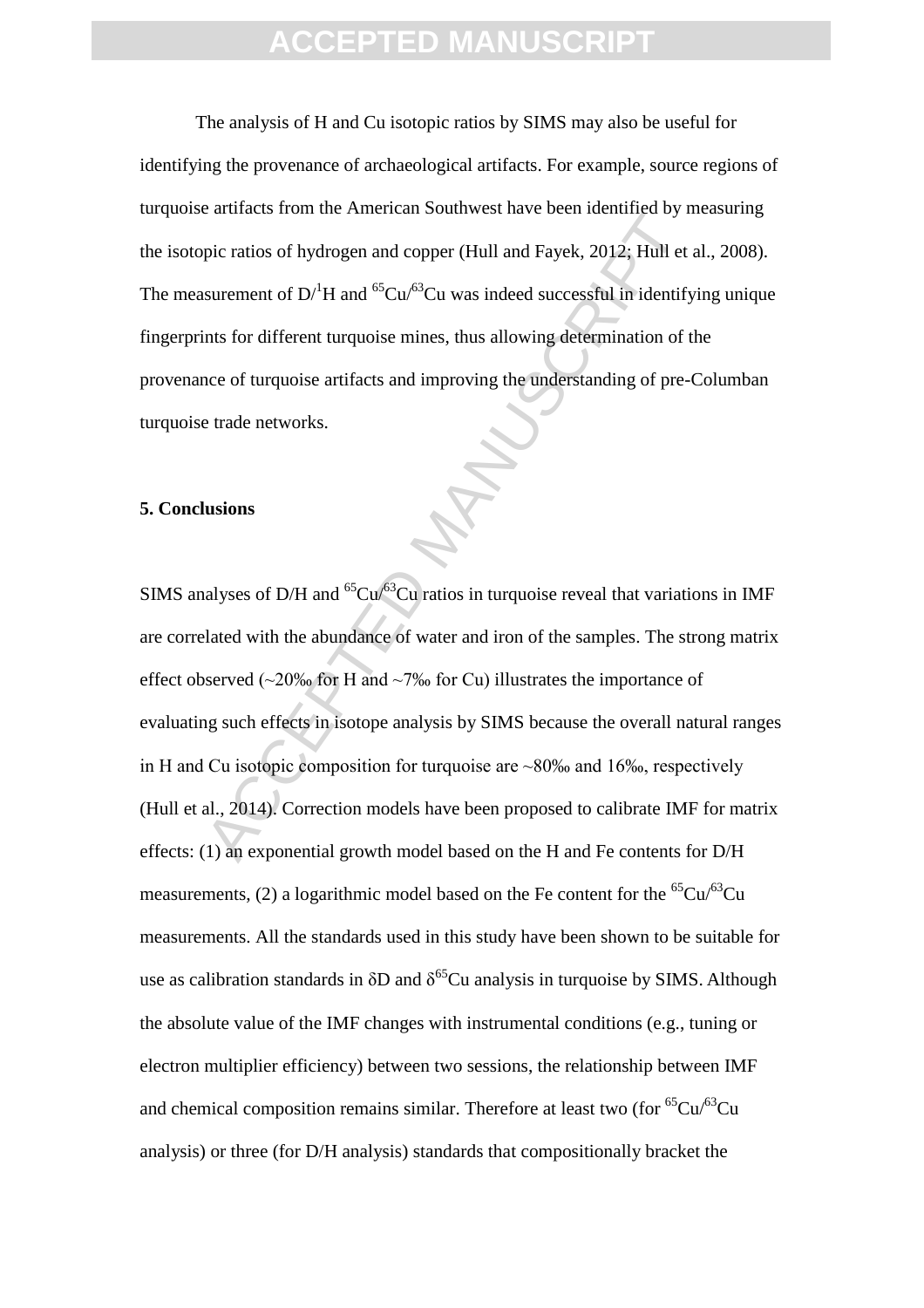unknown should be analyzed during every analytical session to obtain a reliable correction scheme.

The state) demandated and absented the schedule system and consideration and process.<br>The ratios may be measured in turquoise by SIMS, once the hydrogen<br>of unknown samples are known. The use of SIMS to analyse (sen<br>gem min This study demonstrates that accurate and reliable hydrogen and copper isotopes ratios may be measured in turquoise by SIMS, once the hydrogen and iron contents of unknown samples are known. The use of SIMS to analyse (semi-) precious gem minerals or archeological artifacts has some advantages over bulk isotope analyses methods as it is a relatively non-destructive technique and allows to analyse samples, which contain mineralogical heterogeneities or are partly altered.

#### **Acknowledgements**

This research has been supported by the Canadian Foundation for Innovation (Fayek), Natural Sciences and Engineering Council of Canada Discovery Grant (Fayek) and Europole Mer (Rouxel). The authors would like to thank Brandi Shabaga (University of Manitoba) and Emmanuel Ponzevera (IFREMER) for help in laboratory.

#### **Figures captions**

**Figure 1.** Plots of (a) hydrogen and (b) copper isotopic values showing the spot to spot reproducibility during SIMS analytical sessions for the SB-1 sample. **Figure 2.** D/H as a function of the "true" D/H values determined by GS-MS. Vertical error bars correspond to the SIMS external precision of the measurements. The symbol width is larger than the horizontal GS-MS error bars in all cases. **Figure 3.**  ${}^{65}Cu/{}^{63}Cu$  as a function of the "true"  ${}^{65}Cu/{}^{63}Cu$  values determined by MC-ICP-MS. Vertical error bars correspond to the SIMS external precision of the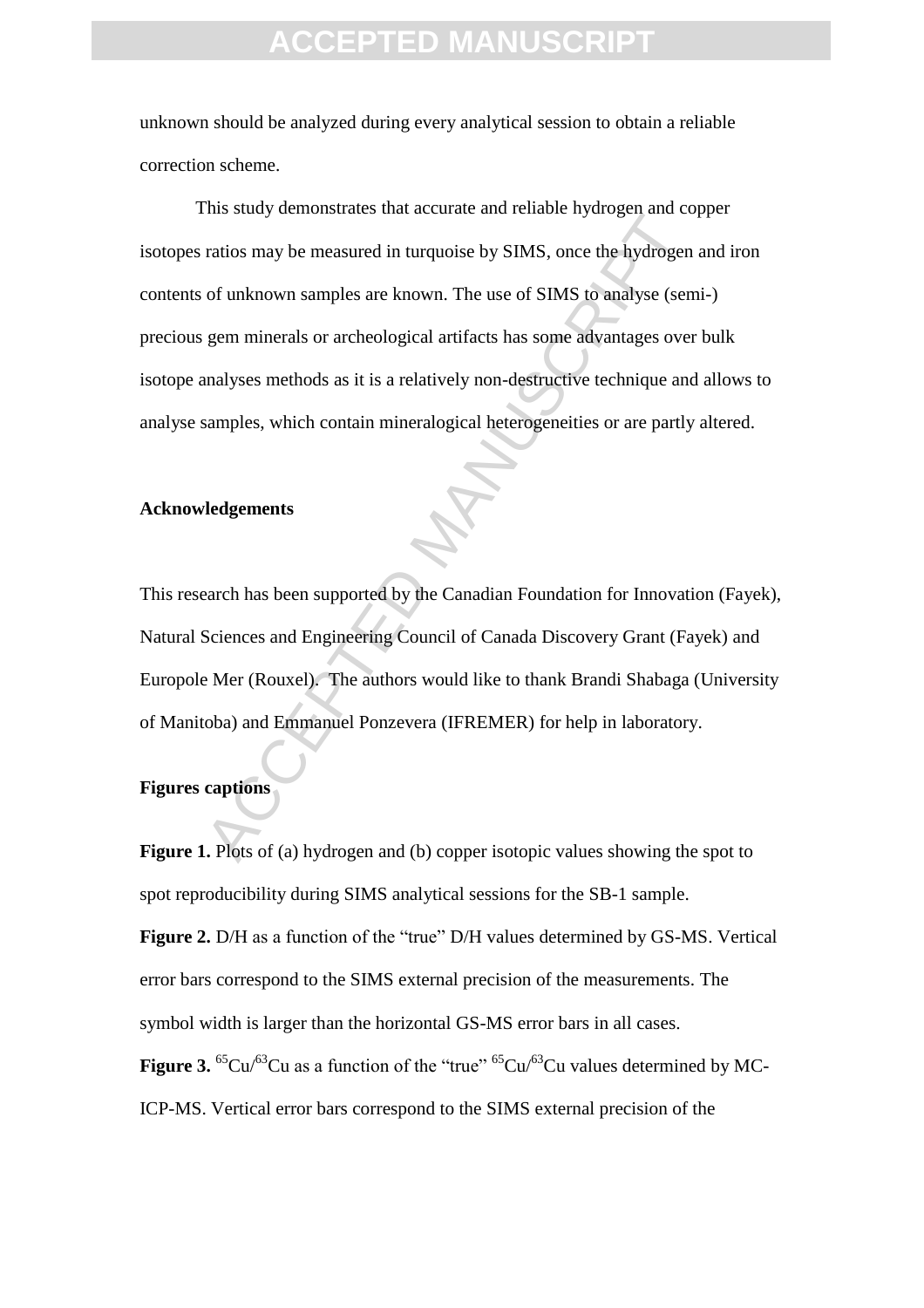measurements. The symbol width is larger than the horizontal MC-ICP-MS error bars in all cases.

**Figure 4.**  $\delta D_{\text{SIMS}}$  of four turquoise standards for three sessions. IMF was corrected using the SB-1 standard and  $\delta$ D values are reported relative to the V-SMOW standard. Vertical error bars correspond to the SIMS external precision of the measurements.

ACCENTE OF THE MANUSCRIPT THE SERVICE SERVICE SERVICE SERVICE OF SERVICE OF SAMPLE USE SERVICE USING UNITED.<br>
SERVICE USING of four turquoise standards for three sessions. IMF was corrected relative to the V-SMO<br>
SER-1 st **Figure 5.** δ<sup>65</sup>Cu<sub>SIMS</sub> of four turquoise standards for three sessions. IMF was corrected using the SB-1 standard and  $\delta^{65}$ Cu values are reported relative to the NIST 976 standard. Vertical error bars correspond to the SIMS external precision of the measurements.

**Figure 6.**  $\delta D_{IMF}$  as a function of  $Fe^{0.04}/H$  (Fe and H in at. %) in the turquoise standards for three sessions. Horizontal error bars correspond to the  $Fe^{0.04}/H$  error based on the standard deviation of H and Fe at. % analyses by EPMA. Vertical error bars correspond to the SIMS external precision of the measurements.

**Figure 7.**  $\delta^{65}$ Cu<sub>IMF</sub> as a function of Log(Fe) (Fe in at. %) in the turquoise standards for three sessions. Horizontal error bars correspond to the Log(Fe) error based on the standard deviation of Fe at. % analyses by EPMA. Vertical error bars correspond to the external precision of the measurements.

#### **References**

- Abdu, Y.A., Hull, S.K., Fayek, M., Hawthorne, F.C., 2011. The turquoisechalcosiderite Cu(Al,Fe3+)6(PO4)4(OH)8.4H2O solid-solution series: A Mössbauer spectroscopy, XRD, EMPA, and FTIR study. American Mineralogist, 96(10): 1433-1442.
- Bell, D.R., Hervig, R.L., Buseck, P.R., Aulbach, S., 2009. Lithium isotope analysis of olivine by SIMS: Calibration of a matrix effect and application to magmatic phenocrysts. Chemical Geology, 258(1): 5-16.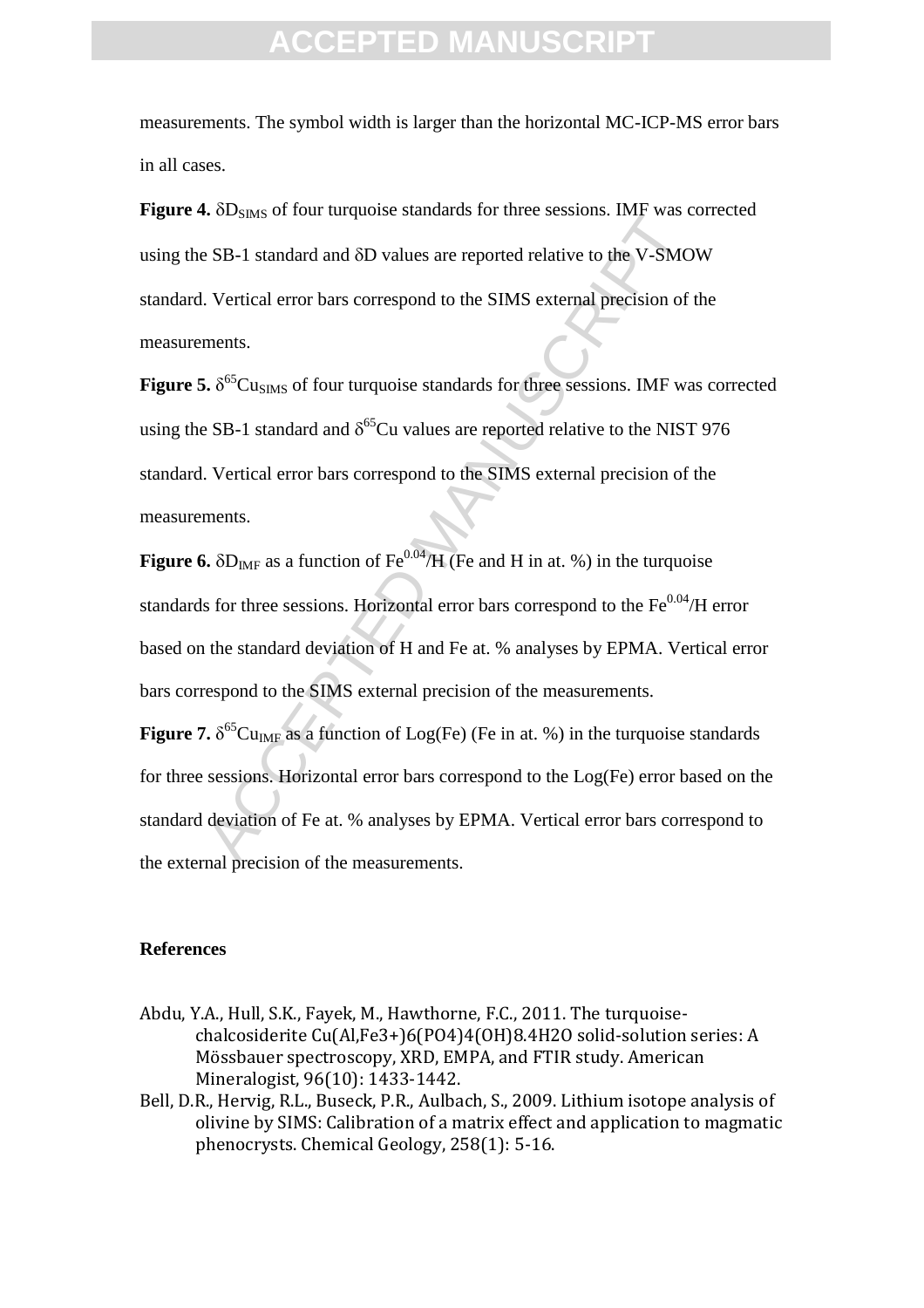- Bigeleisen, J., Perlman, M., Prosser, H., 1952. Conversion of hydrogenic materials to hydrogen for isotopic analysis. Analytical Chemistry, 24(8): 1356-1357.
- Borrok, D., Wanty, R., Ridley, W., Wolf, R., Lamothe, P., Adams, M., 2007. Separation of copper, iron, and zinc from complex aqueous solutions for isotopic measurement. Chemical Geology, 242(3): 400-414.
- Source measurement current and consign, 2-Fe(1). Too-F1T-0.<br>In, J.B., Mason, T.F., Weiss, D.J., Coles, B.J., Vilkinson, J.J., 2006.<br>
eparation and isotopic variations of Cu and Zn from five geolo<br>
eparation and isotopic va Chapman, J.B., Mason, T.F., Weiss, D.J., Coles, B.J., Wilkinson, J.J., 2006. Chemical separation and isotopic variations of Cu and Zn from five geological reference materials. Geostandards and Geoanalytical Research, 30(1): 5- 16.
- Darque-Ceretti, E., Aucouturier, M., 2004. Secondary ion mass spectrometry. Application to archaeology and art objects. Non-destructive Analysis of Cultural Heritage Materials: 397-461.
- Deloule, E., France-Lanord, C., Albarède, F., 1991. D/H analysis of minerals by ion probe. Stable Isotope Geochemistry: A Tribute to Samuel Epstein Geochemical Society, Special Publication, 3: 53-62.
- <span id="page-18-0"></span>Dowsett, M., Adriaens, A., 2004. The role of SIMS in cultural heritage studies. Nuclear Instruments and Methods in Physics Research Section B: Beam Interactions with Materials and Atoms, 226(1): 38-52.
- Eiler, J.M., Graham, C., Valley, J.W., 1997. SIMS analysis of oxygen isotopes: matrix effects in complex minerals and glasses. Chemical Geology, 138(3-4): 221- 244.
- Fayek, M. (Ed.), 2009. Secondary Ion Mass Spectrometry in the Earth Siences, Mineralogical Association of Canada Short Course Volume 41.
- Fontaine, G.H., Hametner, K., Peretti, A., Günther, D., 2010. Authenticity and provenance studies of copper-bearing andesines using Cu isotope ratios and element analysis by fs-LA-MC-ICPMS and ns-LA-ICPMS. Analytical and bioanalytical chemistry, 398(7-8): 2915-2928.
- <span id="page-18-1"></span>Foord, E.E., Taggart, J.E., 1998. A reexamination of the turquoise group: the mineral aheylite, planerite (redefined), turquoise and coeruleolactite. Mineralogical Magazine, 62(1): 93-111.
- Giuliani, G., Chaussidon, M., Schubnel, H.-J., Piat, D.H., Rollion-Bard, C., France-Lanord, C., Giard, D., de Narvaez, D., Rondeau, B., 2000. Oxygen isotopes and emerald trade routes since antiquity. Science, 287(5453): 631-633.
- Graham, S., Pearson, N., Jackson, S., Griffin, W., O'Reilly, S., 2004. Tracing Cu and Fe from source to porphyry: in situ determination of Cu and Fe isotope ratios in sulfides from the Grasberg Cu-Au deposit. Chemical Geology, 207(3): 147-169.
- Hagemann, R., Nief, G., Roth, E., 1970. Absolute isotopic scale for deuterium analysis of natural waters. Absolute D/H ratio for SMOW1. Tellus, 22(6): 712-715.
- Hartley, M., Thordarson, T., Taylor, C., Fitton, J., 2012. Evaluation of the effects of composition on instrumental mass fractionation during SIMS oxygen isotope analyses of glasses. Chemical Geology.
- Hauri, E., Wang, J., Dixon, J.E., King, P.L., Mandeville, C., Newman, S., 2002. SIMS analysis of volatiles in silicate glasses: 1. Calibration, matrix effects and comparisons with FTIR. Chemical Geology, 183(1): 99-114.
- <span id="page-18-2"></span>Hauri, E.H., Shaw, A.M., Wang, J., Dixon, J.E., King, P.L., Mandeville, C., 2006. Matrix effects in hydrogen isotope analysis of silicate glasses by SIMS. Chemical Geology, 235(3): 352-365.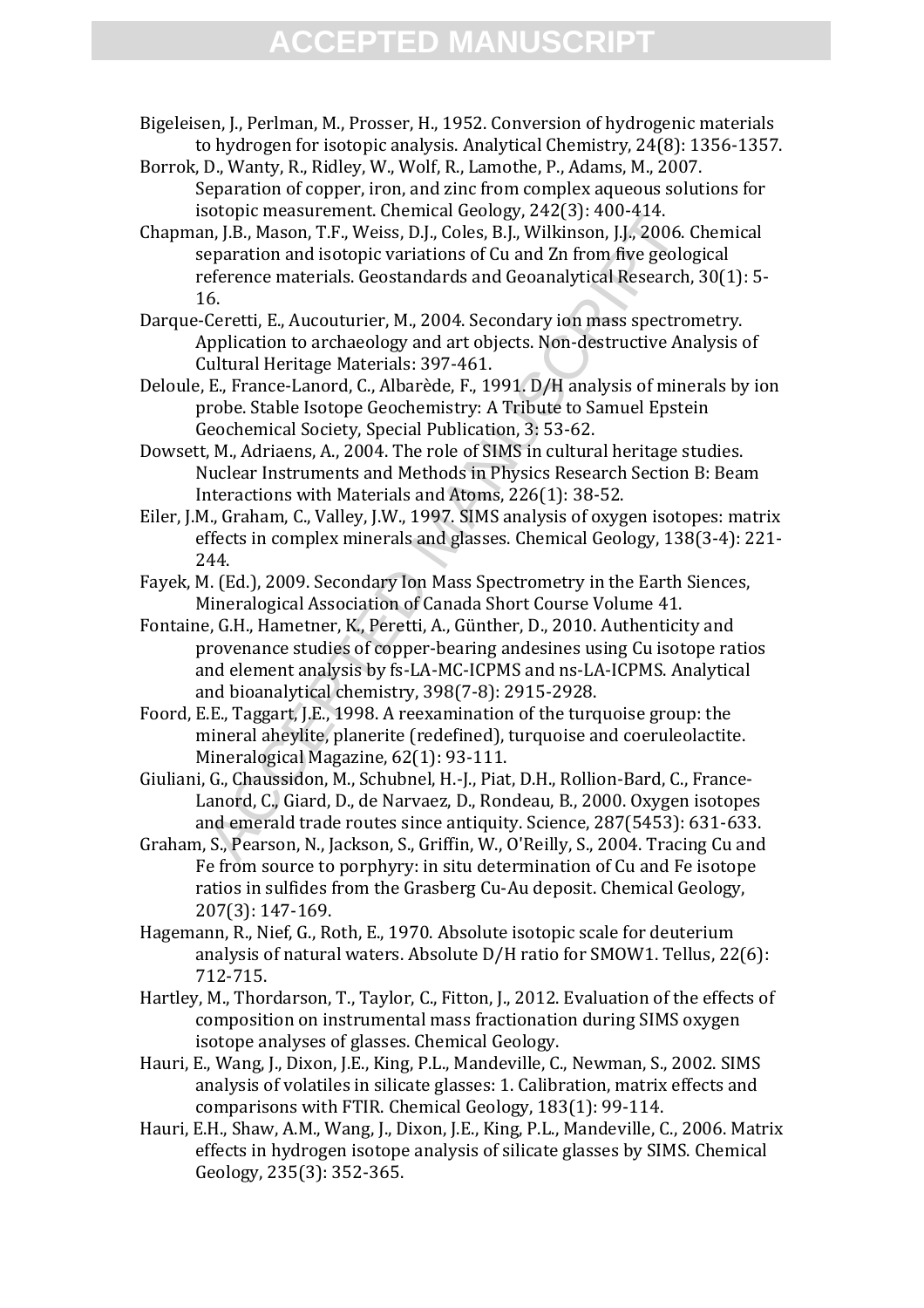- Hervig, R.L., Williams, P., Thomas, R.M., Schauer, S.N., Steele, I.M., 1992. Microanalysis of oxygen isotopes in insulators by secondary ion mass spectrometry. International Journal of Mass Spectrometry and Ion Processes, 120(1-2): 45-63.
- Holcombe, B., Valasquez, M., 1997. Stable isotope variations in pegmatite systems associated with the Sebago batholith, southwestern Maine. Abstract, 10th Keck Symposium, College of Wooster, April 1, 1997: 191- 194
- Hull, S., Fayek, M., Mathien, F.J., Roberts, H., 2014. Turquoise trade of the ancestral puebloan: Chaco and beyond. Journal of Archaeological Science, 45 (1): 187-195.
- ee, b., varasquer, n., 1991. State State State State State State State State State State States associated with the Sebago batholith, southwestern Ministract, 10<sup>th</sup> Keck Symposium, College of Wooster, April 1, 19<br>94<br>Apple Hull, S., Fayek, M., 2012. Cracking the Code of Pre-Columbian Turquoise Trade Networks and Procurement Strategies. In: King, J.C.H., Carocci, M., Cartwright, C., Mc Ewan, C., Stacey, R. (Eds.), Turquoise in Mexico and North America: Science, Conservation, Culture and Collections. Archetype Publications in Association with the British Museum, London, pp. 29-40.
- <span id="page-19-1"></span>Hull, S., Fayek, M., Mathien, F.J., Shelley, P., Durand, K.R., 2008. A new approach to determining the geological provenance of turquoise artifacts using hydrogen and copper stable isotopes. Journal of Archaeological Science, 35(5): 1355-1369.
- Ikehata, K., Notsu, K., Hirata, T., 2008. In situ determination of Cu isotope ratios in copper-rich materials by NIR femtosecond LA-MC-ICP-MS. Journal of Analytical Atomic Spectrometry, 23(7): 1003-1008.
- Ireland, T.R., 2013. Invited Review Article: Recent developments in isotope-ratio mass spectrometry for geochemistry and cosmochemistry. Review of Scientific Instruments, 84(1): 1-21.
- Jiang, S-Y., 1998. Stable and radiogenic studies of tourmaline: An overview. Journal of the Czech Geological Society, 43 (1-2): 75-90.
- Kyser, T.K., O'Neil, J.R., 1984. Hydrogen isotope systematics of submarine basalts. Geochimica et Cosmochimica Acta, 48(10): 2123-2133.
- <span id="page-19-0"></span>Li, W., Jackson, S.E., Pearson, N.J., Graham, S., 2010. Copper isotopic zonation in the Northparkes porphyry Cu-Au deposit, SE Australia. Geochimica et Cosmochimica Acta, 74(14): 4078-4096.
- Liu, R., Hull, S., Fayek, M., 2011. A new approach to measuring D/H ratios with the Cameca IMS-7F. Surface and Interface Analysis, 43(1-2): 458-461.
- Ludwig, T., Marschall, H., von Strandmann, P.P., Shabaga, B., Fayek, M., Hawthorne, F., 2011. A secondary ion mass spectrometry (SIMS) reevaluation of B and Li isotopic compositions of Cu-bearing elbaite from three global localities. Mineralogical Magazine, 75(4): 2485-2494.
- MacRae, N.D., 1995. Secondary-ion mass spectrometry and geology. The Canadian Mineralogist, 33(2): 219-236.
- Maréchal, C.N., Albarède, F., 2002. Ion-exchange fractionation of copper and zinc isotopes. Geochimica et Cosmochimica Acta, 66(9): 1499-1509.
- Maréchal, C.N., Télouk, P., Albarède, F., 1999. Precise analysis of copper and zinc isotopic compositions by plasma-source mass spectrometry. Chemical Geology, 156(1): 251-273.
- Page, F.Z., Kita, N.T., Valley, J.W., 2010. Ion microprobe analysis of oxygen isotopes in garnets of complex chemistry. Chemical Geology, 270: 9-19.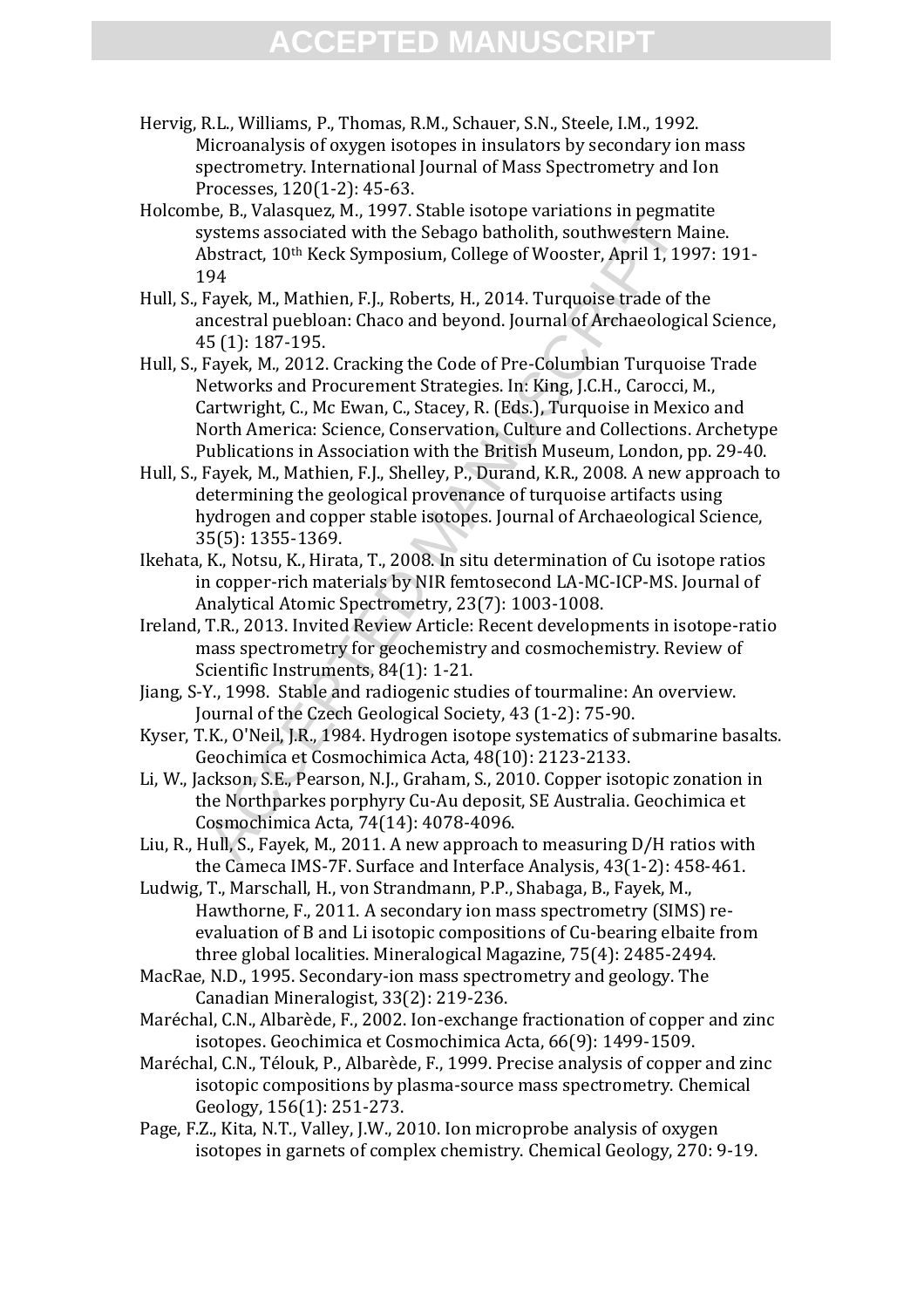Palacios, C., Rouxel, O., Reich, M., Cameron, E.M., Leybourne, M.I., 2011. Pleistocene recycling of copper at a porphyry system, Atacama Desert, Chile: Cu isotope evidence. Mineralium Deposita, 46(1): 1-7.

- <span id="page-20-0"></span>Reed, S., 1989. Ion microprobe analysis, a review of geological applications. Mineralogical Magazine, 53(369): 3-24.
- meranogical Magname, 53(1007): -52+1.<br>
L.R., Paterson, B.A., Ripperdan, R.L., 1998. Measurement of ligstope ratios by SIMS: Matrix effects for oxygen, carbon, and s<br>
stotope ratios by SIMS: Matrix effects for oxygen, carbo Riciputi, L.R., Paterson, B.A., Ripperdan, R.L., 1998. Measurement of light stable isotope ratios by SIMS: Matrix effects for oxygen, carbon, and sulfur isotopes in minerals. International Journal of Mass Spectrometry, 178(1): 81-112.
- Rossman, G.R., 2011. The Chinese red feldspar controversy: Chronology of research through July 2009. Gems & Gemology, 47(1): 16-30.
- Rouxel, O., Fouquet, Y., Ludden, J.N., 2004. Copper isotope systematics of the Lucky Strike, Rainbow, and Logatchev sea-floor hydrothermal fields on the Mid-Atlantic Ridge. Economic Geology, 99(3): 585-600.
- <span id="page-20-1"></span>Shabaga, B., Fayek, M., Hawthorne, F., 2010. Boron and lithium isotopic compositions as provenance indicators of Cu-bearing tourmalines. Mineralogical Magazine, 74(2): 241-255.
- Sharp, Z., Atudorei, V., Durakiewicz, T., 2001. A rapid method for determination of hydrogen and oxygen isotope ratios from water and hydrous minerals. Chemical Geology, 178(1): 197-210.
- Shields, W.R., Murphy, T.J., Garner, E.L., 1964. Absolute isotopic abundance ratio and the atomic weight of a reference sample of copper. Journal of research of the national bureau of standards, 68A: 589-92.
- <span id="page-20-2"></span>Valley, J.W., Kita, N.T., 2009. In situ oxygen isotope geochemistry by ion microprobe. MAC short course: secondary ion mass spectrometry in the earth sciences, 41: 19-63.
- <span id="page-20-3"></span>Vielzeuf, D., Champenois, M., Valley, J.W., Brunet, F., Devidal, J., 2005. SIMS analyses of oxygen isotopes: matrix effects in Fe-Mg-Ca garnets. Chemical Geology, 223(4): 208-226.
- Walker, E.C., Cuttitta, F., Senftle, F.E., 1958. Some natural variations in the relative abundance of copper isotopes. Geochimica et Cosmochimica Acta, 15(3): 183-194.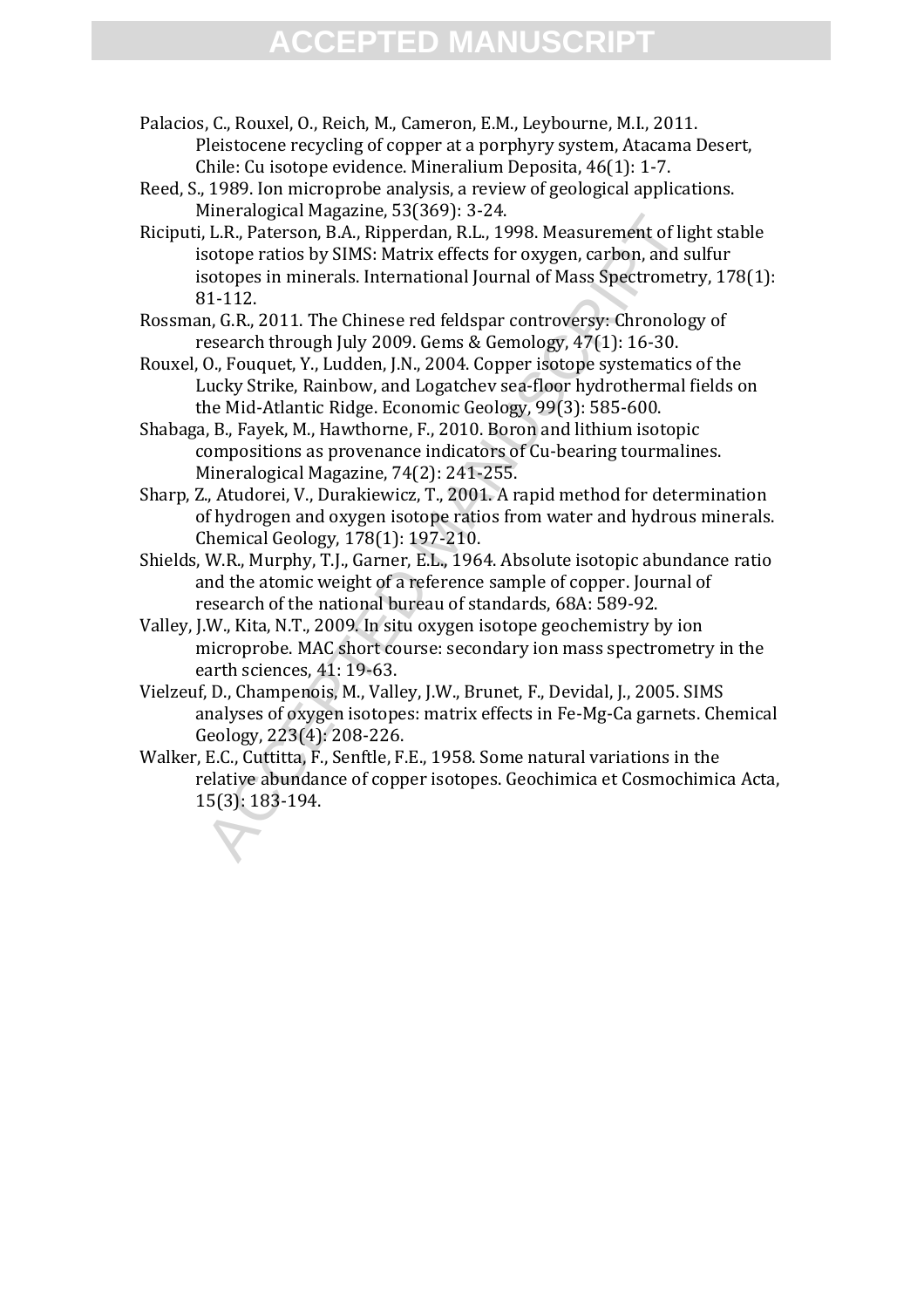

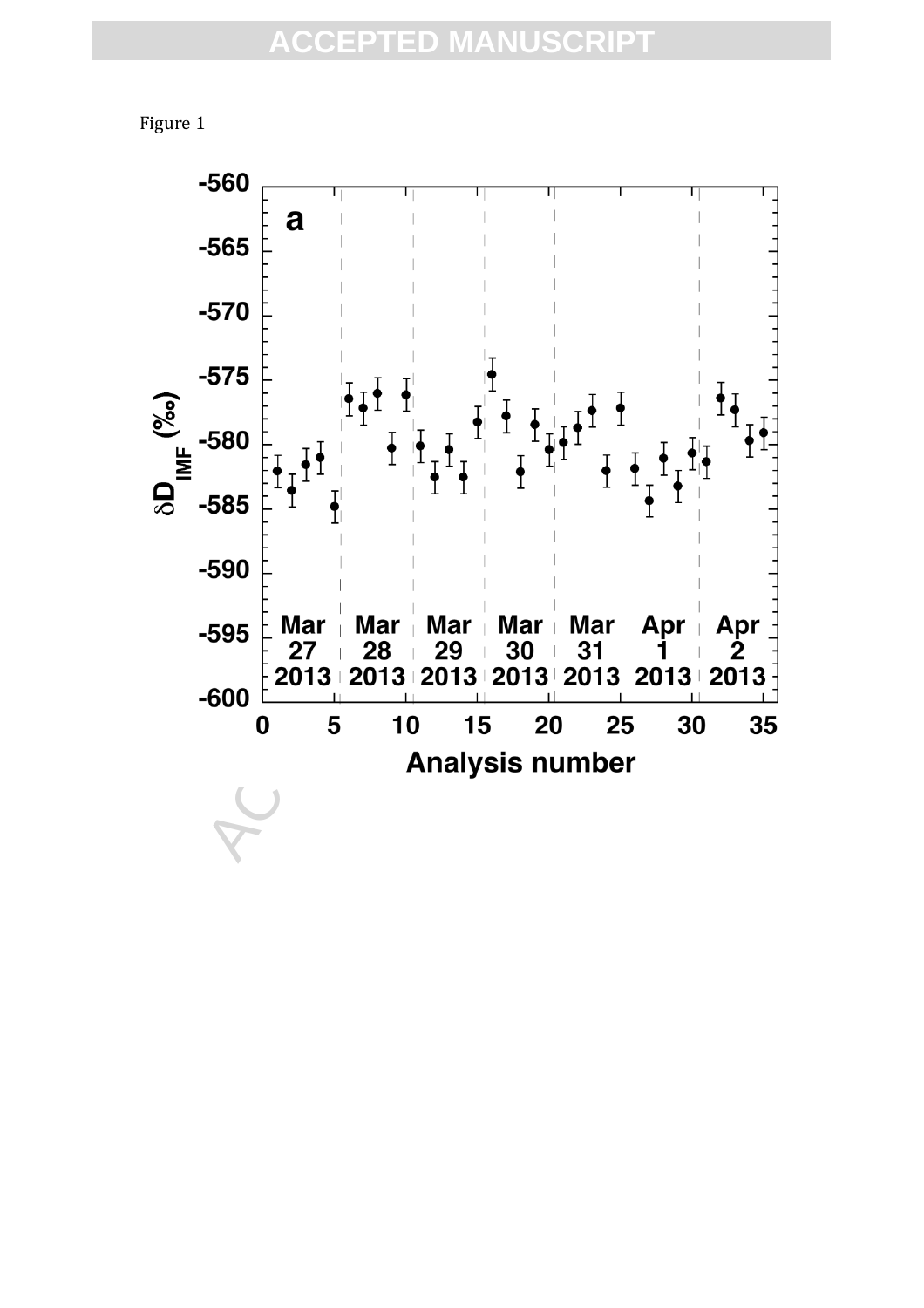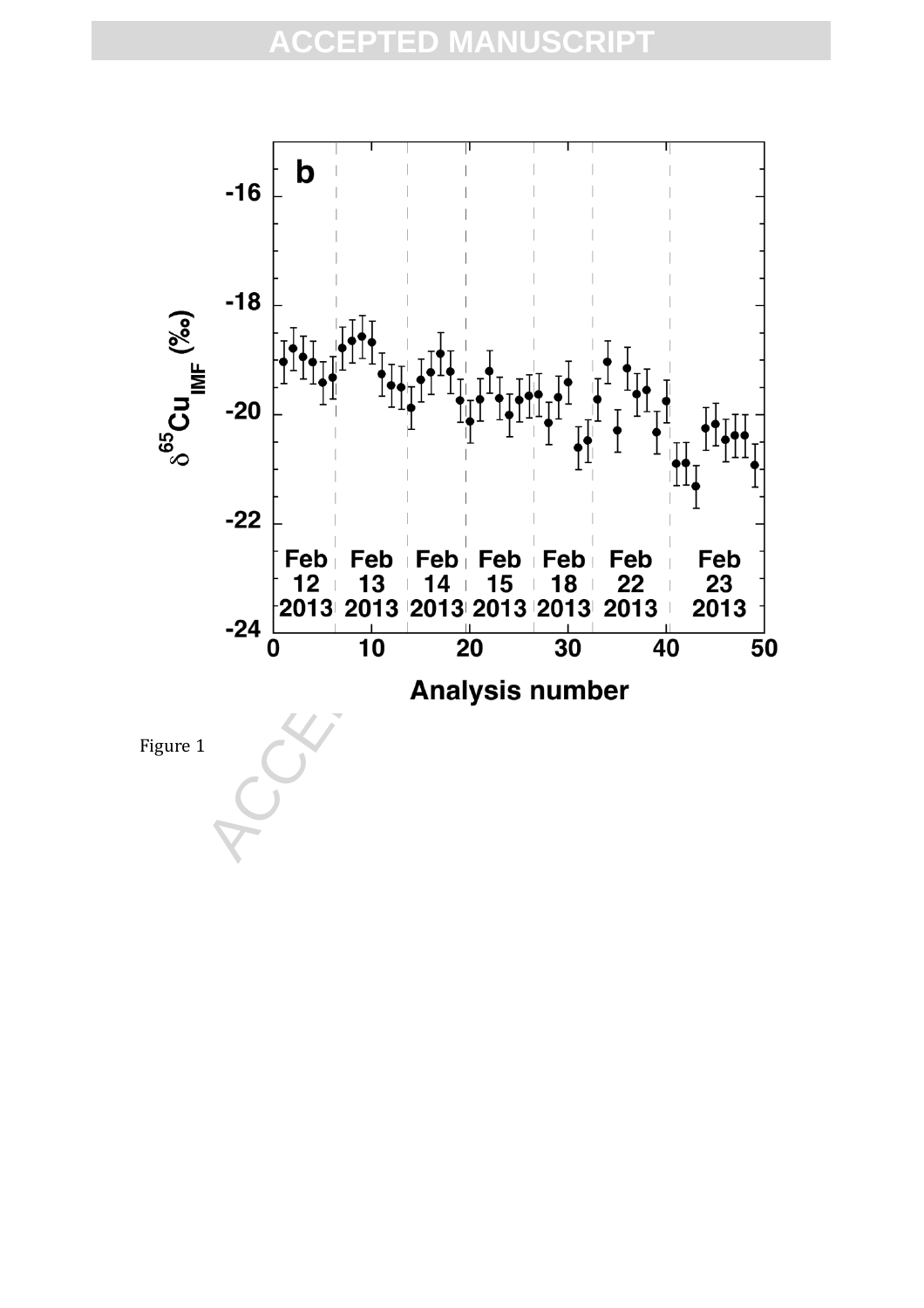

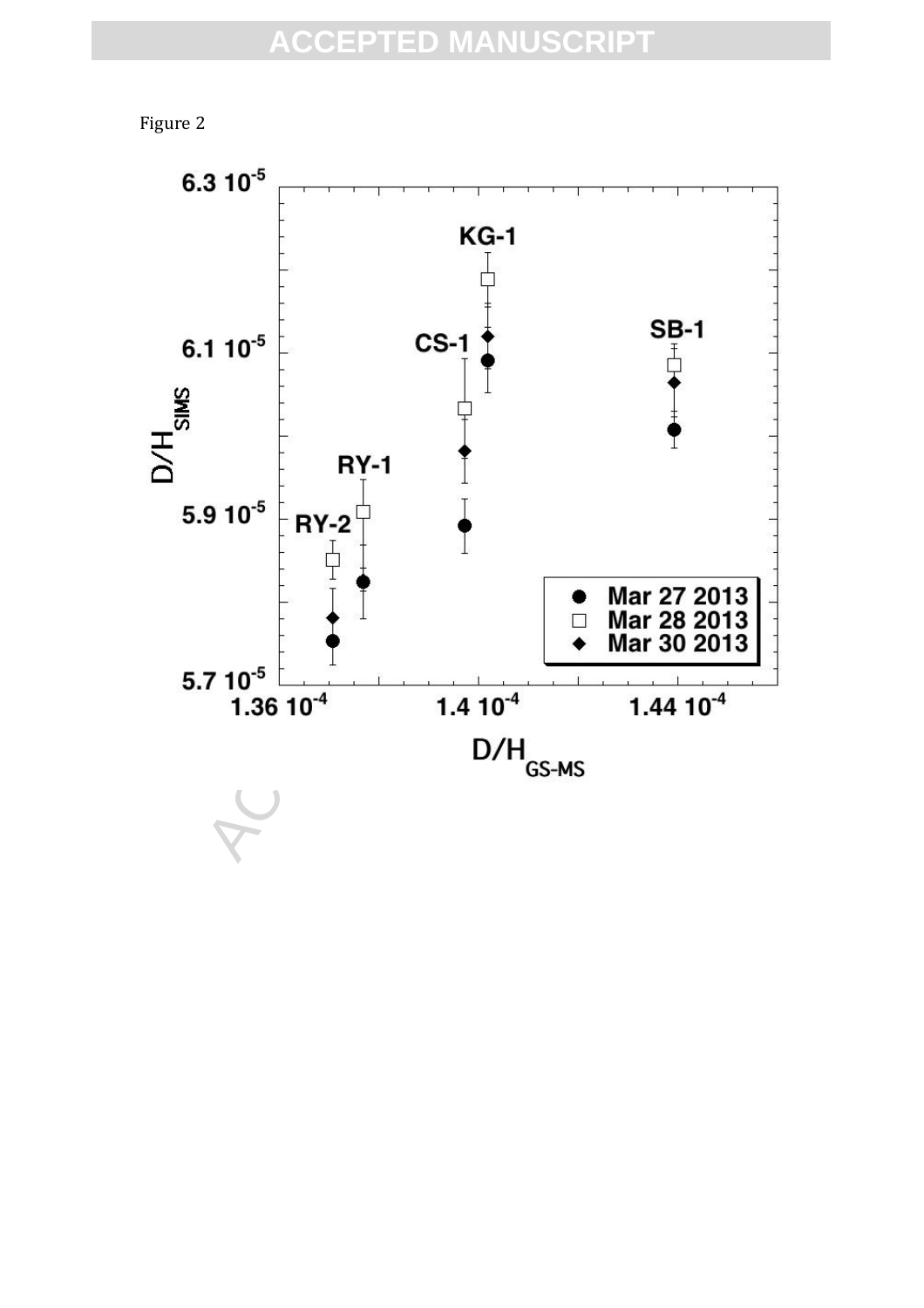

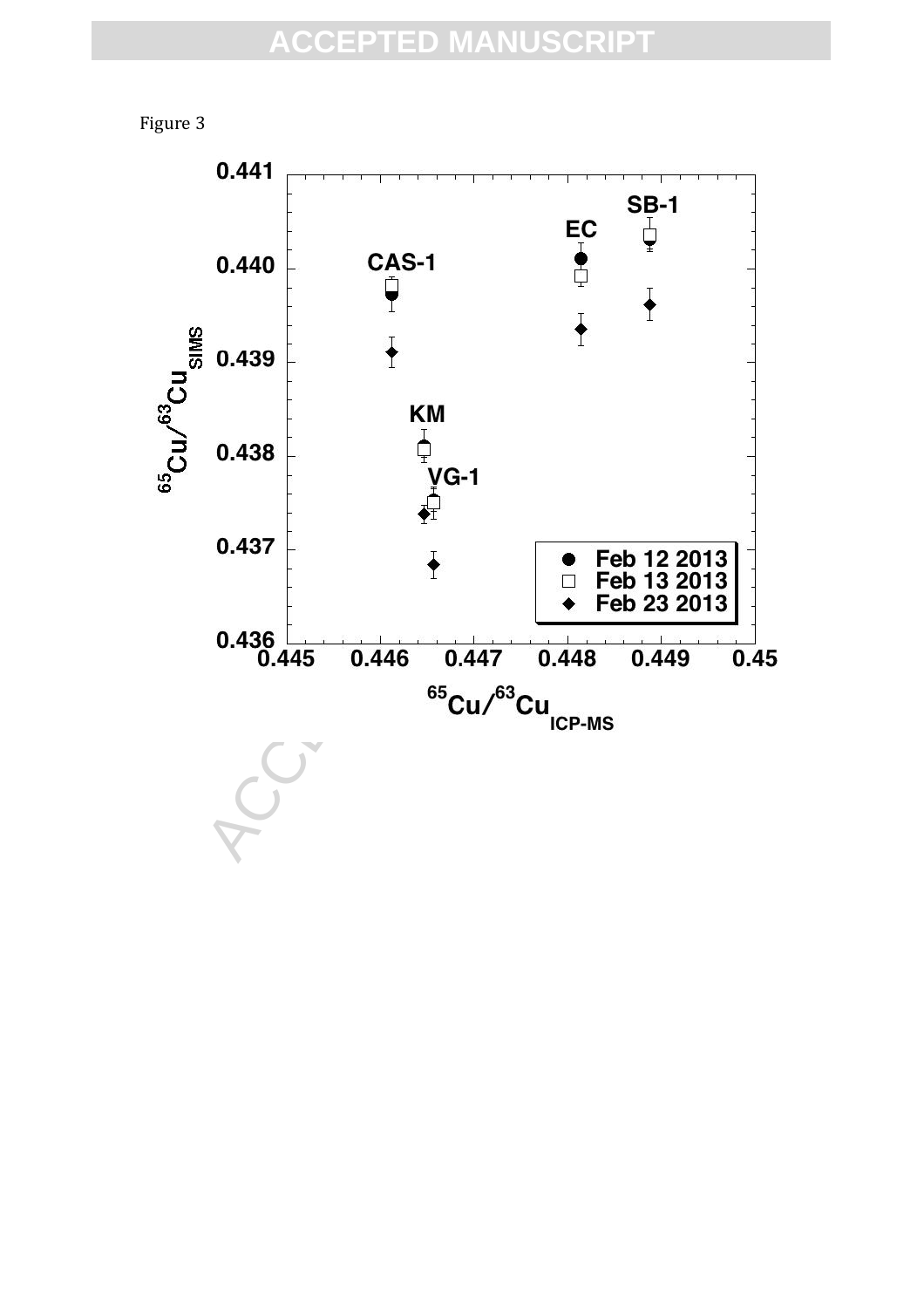

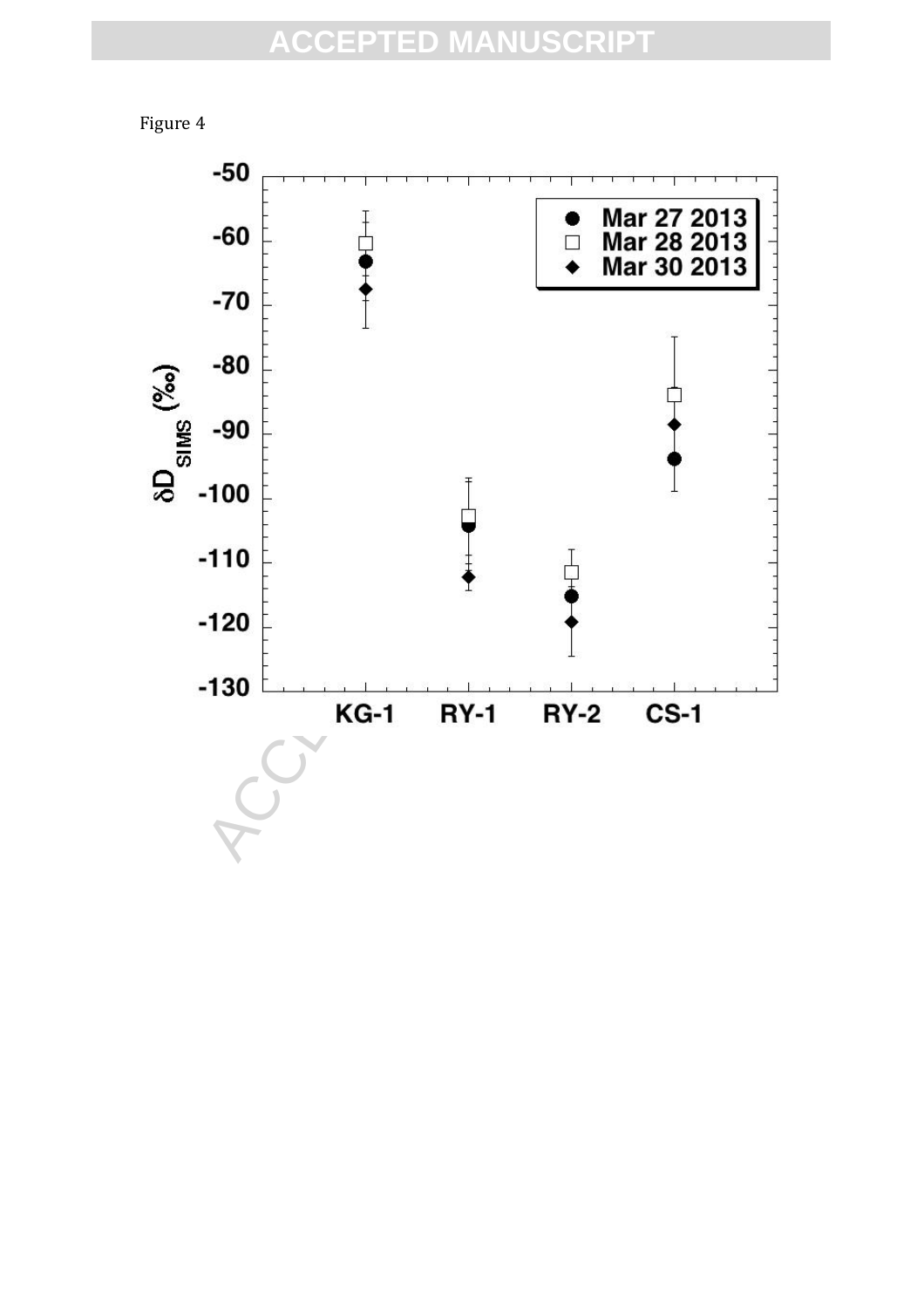

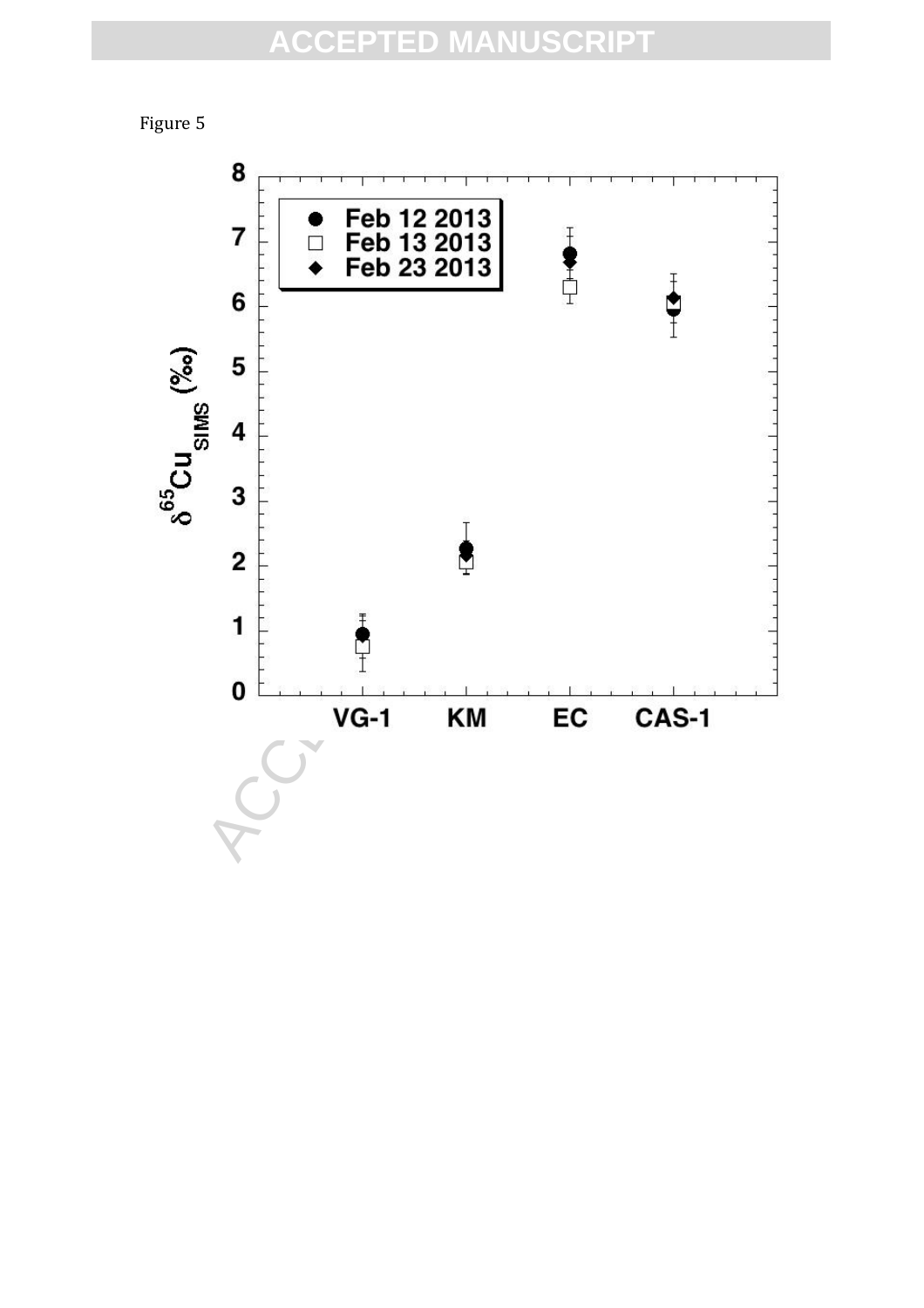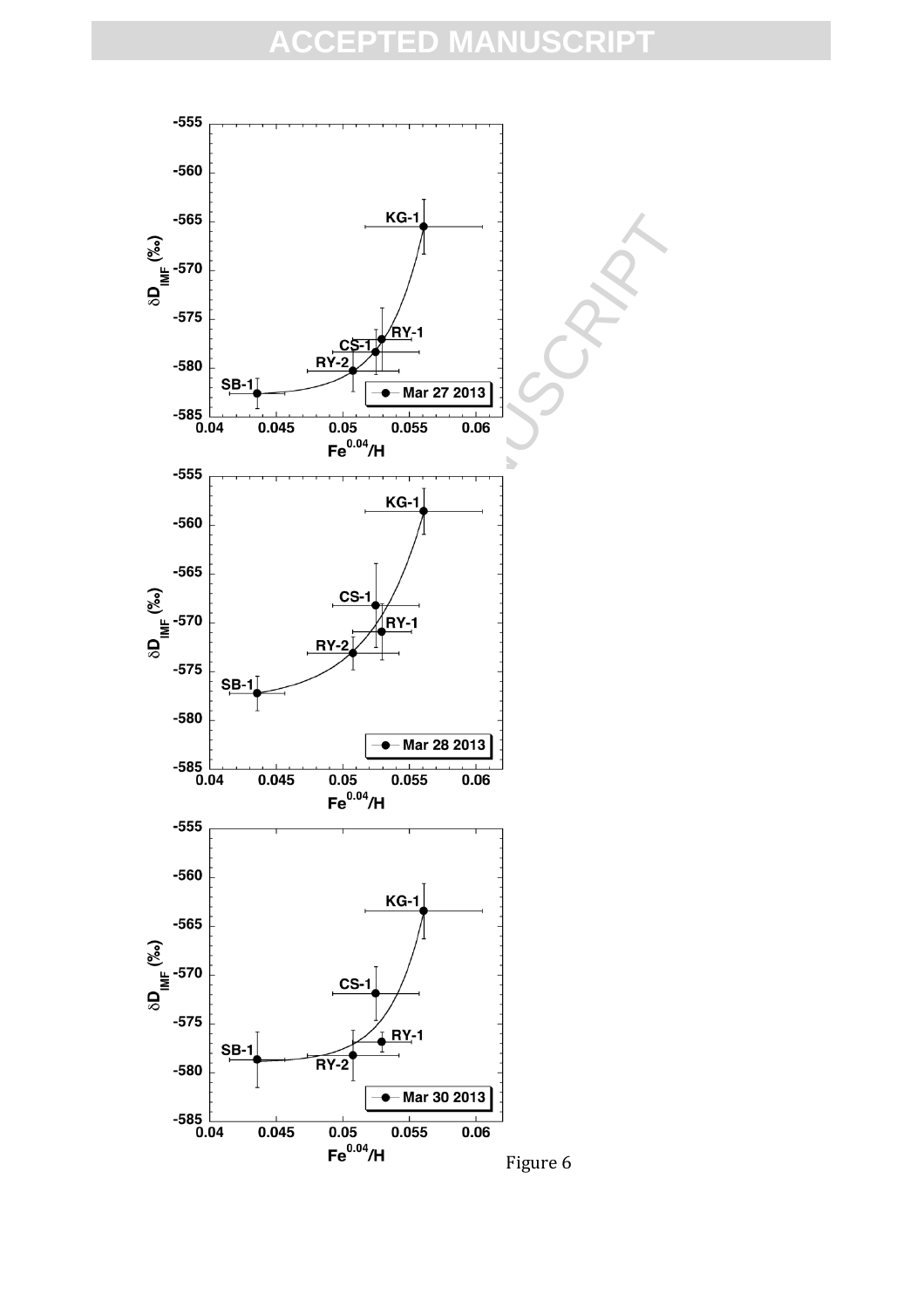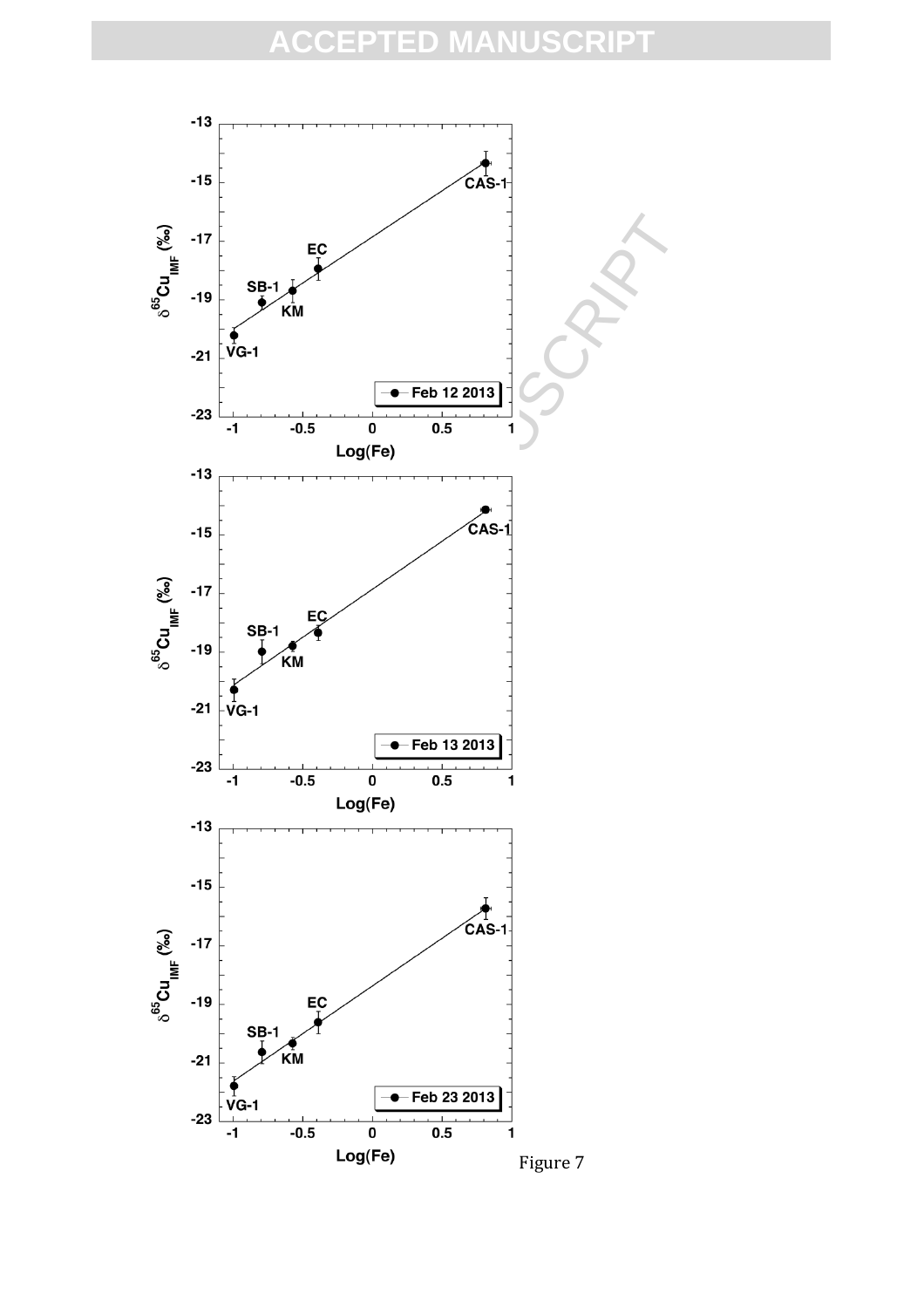| Sample(s)      | Provenance                                           |
|----------------|------------------------------------------------------|
| $VG-1$         | Villa Grove, San Luis Valley, Colorado, U.S.A.       |
| $SB-1$         | Sleeping Beauty, Globe District, Arizona, U.S.A.     |
| <b>FX</b>      | Fox Mine, Cortez, Nevada, U.S.A.                     |
| EC             | East Camp, Halloran Springs, California, U.S.A.      |
| $GT-1$         | Green Tree, Cortez, Nevada, U.S.A.                   |
| $KG-1$         | Kingman, Mineral Park, Arizona, U.S.A.               |
| $RY-1, RY-2$   | Royston, Nevada, U.S.A.                              |
| $CS-1$ , CAS-1 | Castillian Mine, Cerrillos Hills, New Mexico, U.S.A. |

Table 1. Turquoise samples provenance.

Villa Grove, San Luis Valley, Colorado, U.S.A.<br>
Sleeping Beauty, Globe District, Arizona, U.S.A.<br>
Fox Mine, Cortez, Nevada, U.S.A.<br>
Tast Camp, Halloran Springs, California, U.S.A.<br>
(There Tree, Cortez, Nevada, U.S.A.<br>
XY-2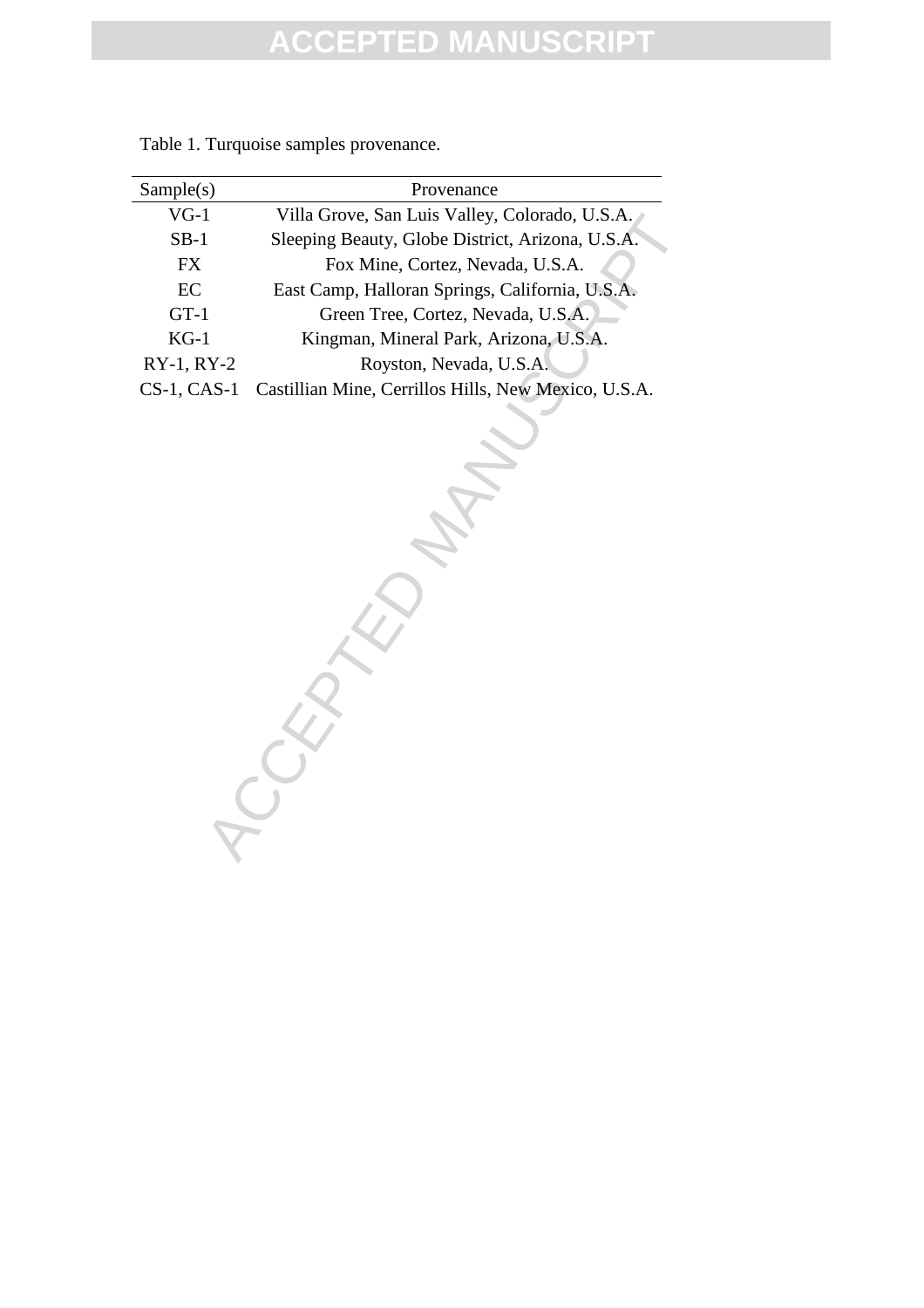|                                | $VG-1$                | $SB-1$ | FX     | EC     | $GT-1$ | $KG-1$   | $RY-1$   | $RY-2$ | $CS-1$ | $CAS-1$ |
|--------------------------------|-----------------------|--------|--------|--------|--------|----------|----------|--------|--------|---------|
| Major (wt. $%$                 |                       |        |        |        |        |          |          |        |        |         |
| Na <sub>2</sub> O              | $\rm{n.d.}$ $\rm{^a}$ | n.d.   | 0.02   | 0.01   | 0.02   | n.d.     | n.d.     | n.d.   | n.d.   | n.d.    |
|                                |                       |        | (0.01) | (0.01) | (0.02) |          |          |        |        |         |
| MgO                            | n.d.                  | 0.01   | n.d.   | 0.01   | 0.01   | $0.01\,$ | $0.01 -$ | 0.01   | 0.01   | n.d.    |
|                                |                       | (0.01) |        | (0.01) | (0.01) | (0.01)   | (0.01)   | (0.01) | (0.01) |         |
| $Al_2O_3$                      | 42.34                 | 41.69  | 41.03  | 40.47  | 40.83  | 42.27    | 40.73    | 40.28  | 31.10  | 20.54   |
|                                | (0.37)                | (0.70) | (0.39) | (0.44) | (0.24) | (0.12)   | (0.28)   | (0.84) | (0.69) | (1.32)  |
| SiO <sub>2</sub>               | 0.01                  | 0.02   | 1.00   | 0.96   | 0.25   | 0.02     | 0.65     | 0.45   | 0.02   | 0.02    |
|                                | (0.01)                | (0.01) | (0.05) | (0.05) | (0.03) | (0.02)   | (0.03)   | (0.03) | (0.01) | (0.01)  |
| $P_2O_5$                       | 36.66                 | 36.25  | 34.59  | 35.13  | 35.82  | 36.91    | 36.39    | 35.63  | 34.38  | 32.85   |
|                                | (0.38)                | (0.34) | (0.48) | (0.12) | (0.16) | (0.46)   | (0.15)   | (0.17) | (0.39) | (0.31)  |
| SO <sub>2</sub>                | 0.12                  | 0.34   | 0.49   | 0.13   | 0.13   | 0.27     | 0.14     | 0.14   | 0.43   | 0.76    |
|                                | (0.01)                | (0.01) | (0.04) | (0.01) | (0.01) | (0.02)   | (0.02)   | (0.01) | (0.02) | (0.05)  |
| $K_2O$                         | 0.05                  | 0.07   | 0.08   | 0.06   | 0.04   | 0.06     | 0.04     | 0.05   | 0.08   | 0.06    |
|                                | (0.01)                | (0.01) | (0.01) | (0.01) | (0.01) | (0.01)   | (0.01)   | (0.01) | (0.01) | (0.01)  |
| CaO                            | 0.04                  | 0.02   | 0.23   | 0.17   | 0.20   | 0.04     | 0.08     | 0.09   | 0.09   | 0.01    |
|                                | (0.01)                | (0.01) | (0.01) | (0.01) | (0.01) | (0.01)   | (0.01)   | (0.01) | (0.01) | (0.01)  |
| TiO <sub>2</sub>               | 0.01                  | 0.06   | 0.01   | n.d.   | 0.01   | 0.02     | 0.01     | 0.01   | 0.01   | 0.05    |
|                                | (0.01)                | (0.02) | (0.01) |        | (0.01) | (0.01)   | (0.01)   | (0.01) | (0.01) | (0.01)  |
|                                | 0.03                  | 0.01   | 0.16   | 0.01   | 0.09   | 0.02     | 0.01     | 0.02   | 0.01   | 0.01    |
| $Cr_2O_3$                      | (0.02)                | (0.01) | (0.02) | (0.01) | (0.01) | (0.01)   | (0.02)   | (0.01) | (0.01) | (0.01)  |
|                                | 0.49                  | 0.77   | 1.27   | 1.95   | 2.19   | 2.25     | 2.57     | 3.64   | 15.40  | 28.25   |
| Fe <sub>2</sub> O <sub>3</sub> | (0.03)                | (0.03) | (0.06) | (0.07) | (0.27) | (0.13)   | (0.14)   | (0.21) | (0.77) | (2.09)  |
|                                | 8.27                  | 9.08   | 8.78   | 9.18   | 7.34   | 8.69     | 9.72     | 9.32   | 8.16   | 7.03    |
| CuO                            | (0.20)                | (0.11) | (0.05) | (0.05) | (0.45) | (0.19)   | (0.15)   | (0.13) | (0.17) | (0.42)  |
|                                | 0.17                  | 0.01   | 0.30   | 0.22   | 1.98   | 0.46     | 0.03     | 0.06   | 0.09   | 0.01    |
| ZnO                            | (0.02)                | (0.02) | (0.03) | (0.05) | (0.44) | (0.05)   | (0.02)   | (0.04) | (0.03) | (0.02)  |
|                                | 11.79                 | 11.63  | 12.00  | 11.65  | 11.05  | 8.92     | 9.58     | 10.25  | 10.17  | 10.39   |
| $H_2O^b$                       | (0.47)                | (0.71) | (0.58) | (0.63) | (0.39) | (0.88)   | (0.51)   | (0.89) | (0.79) | (0.75)  |
|                                |                       |        |        |        |        |          |          |        |        |         |
| Isotopes (‰)                   |                       |        |        |        |        |          |          |        |        |         |
| $\delta D_{\rm VSM}$           |                       |        |        |        |        |          |          |        |        |         |
| OW                             | n.a.                  | $-76$  | n.a.   | n.a.   | n.a.   | $-100$   | $-116$   | $-120$ | $-103$ | n.a.    |
| $\delta^{65}Cu_N$              | 2.10                  |        |        |        |        |          |          |        |        |         |
| <b>IST 976</b>                 |                       | 7.30   | 13.64  | 5.64   | 13.31  | n.a.     | n.a.     | n.a.   | n.a.   | 1.11    |
|                                |                       |        |        |        |        |          |          |        |        |         |

Table 2. Major element and isotopic compositions of the turquoise standards used in this study. Standard deviations of the 5-10 EPMA analytical spots per standard are given in parentheses.

<sup>a</sup> n.d. = not detected<br>
<sup>b</sup> calculated by difference<br>
<sup>c</sup> n.a. = not analyzed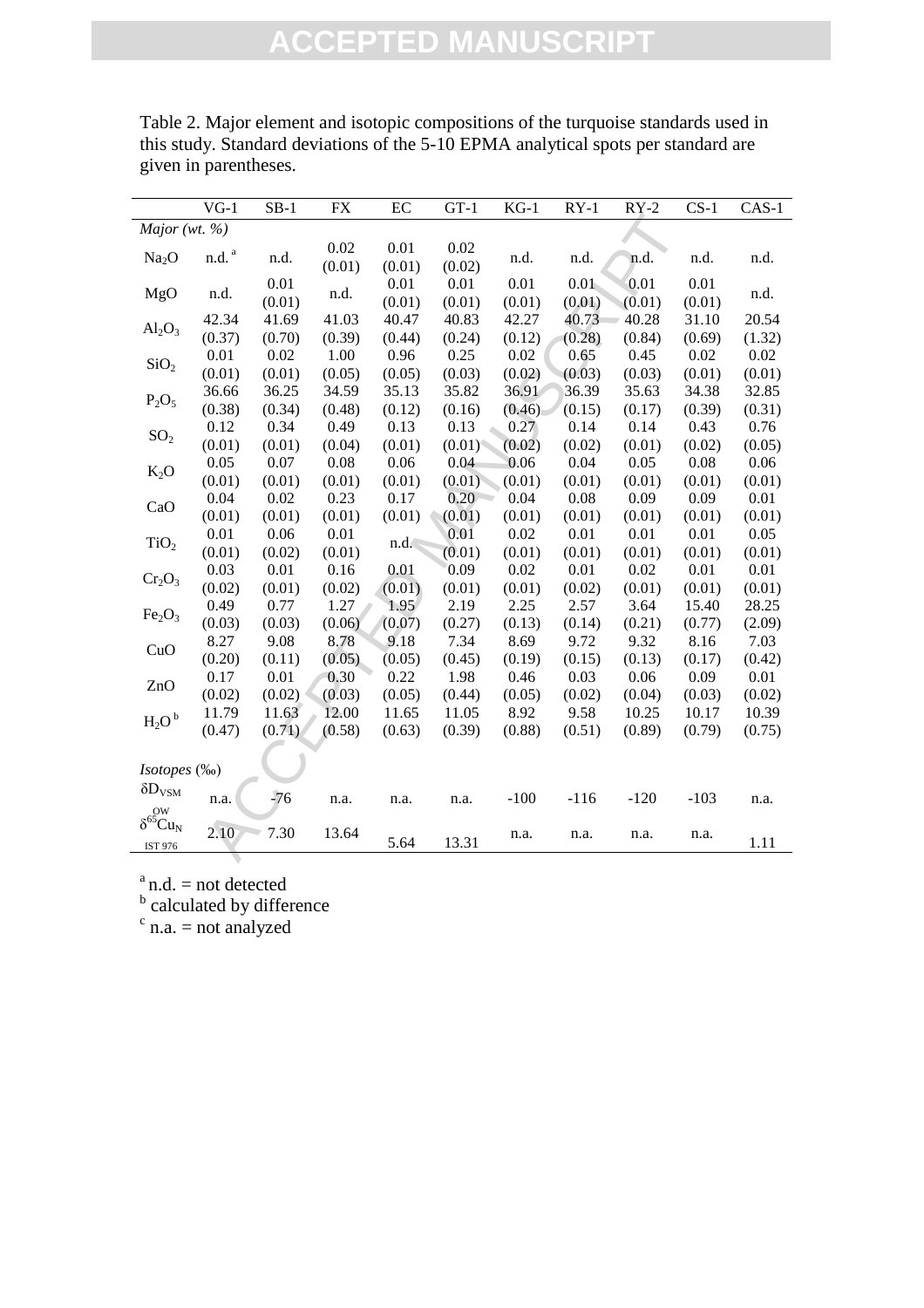|                                                     | $Fe$ (at.              | $H$ (at.<br>$%$ )        | Fe <sup>0.0</sup><br>4/H | $\delta$<br>D<br>$\left($<br>$\%$                                            | D/H<br>GS-<br>MS           | D/H<br><b>SIM</b><br>$\boldsymbol{S}$ | $1\sigma$<br>int        | $1\sigma$<br>ext          | $\alpha_{\rm SIM}$<br>$\mathbf S$ | $1\sigma$              | $\delta D$<br>$IMF$<br>$(\% 0)$<br>$\mathcal{C}$ | $\mathbf{1}$<br>σ<br>$\overline{(\ }$<br>$\%0$ |
|-----------------------------------------------------|------------------------|--------------------------|--------------------------|------------------------------------------------------------------------------|----------------------------|---------------------------------------|-------------------------|---------------------------|-----------------------------------|------------------------|--------------------------------------------------|------------------------------------------------|
|                                                     |                        |                          |                          | $\big)$<br>$\boldsymbol{G}$<br>$S-$<br>$\boldsymbol{M}$<br>$S^a$             |                            |                                       |                         |                           |                                   |                        |                                                  |                                                |
|                                                     | Mar 27 2013            |                          |                          |                                                                              |                            |                                       |                         |                           |                                   |                        |                                                  |                                                |
| SB<br>$-1$                                          | 0.16<br>(0.01)         | 21.35<br>(1.01)          | 0.04<br>35               | 7<br>6                                                                       | 1.43<br>92E-<br>04         | 6.00<br>80E-<br>05                    | 1.8<br>$0E-$<br>07      | 2.2<br>$4E-$<br>07        | 0.41<br>744                       | 1.56<br>$E-03$         | 58<br>3                                          | $\overline{2}$                                 |
| K<br>$G -$<br>$\mathbf{1}$                          | 0.50<br>(0.04)         | 17.35<br>(1.36)          | 0.05<br>61               | $\mathbf{1}$<br>$\boldsymbol{0}$<br>$\boldsymbol{0}$                         | 1.40<br>18E-<br>04         | 6.09<br>$15E-$<br>05                  | 1.8<br>$3E-$<br>07      | 3.9<br>$2E-$<br>07        | 0.43<br>453                       | 2.80<br>$E-03$         | 56<br>5                                          | 3                                              |
| $\mathbf R$<br>$Y -$<br>$\mathbf{1}$                | 0.56<br>(0.03)         | 18.46<br>(0.77)          | 0.05<br>29               | $\mathbf{1}$<br>$\mathbf 1$<br>$6 \overline{6}$                              | 1.37<br>69E-<br>04         | 5.82<br>42E-<br>05                    | 1.8<br>9E-<br>07        | 4.4<br>6E-<br>07          | 0.42<br>298                       | 3.24<br>$E-03$         | 57<br>7                                          | 3                                              |
| $\mathbf R$<br>$Y -$<br>$\overline{2}$              | 0.78<br>(0.05)         | 19.52<br>(1.32)          | 0.05<br>07               | 1/<br>$\overline{2}$<br>$\boldsymbol{0}$                                     | 1.37<br>07E-<br>04         | 5.75<br>34E-<br>05                    | 1.8<br>7E-<br>07        | 2.8<br>9E-<br>07          | 0.41<br>975                       | 2.11<br>$E-03$         | 58<br>$\boldsymbol{0}$                           | $\overline{2}$                                 |
| CS<br>$-1$                                          | 3.43<br>(0.19)         | 20.03<br>(1.24)          | 0.05<br>24               | $\mathbf{1}$<br>$\boldsymbol{0}$<br>3                                        | 1.39<br>72E-<br>04         | 5.89<br>18E-<br>05                    | 2.3<br>6E-<br>07        | 3.2<br>4E-<br>07          | 0.42<br>170                       | 2.32<br>$E-03$         | 57<br>8                                          | $\overline{2}$                                 |
|                                                     | Mar 28 2013            |                          |                          |                                                                              |                            |                                       |                         |                           |                                   |                        |                                                  |                                                |
| <b>SB</b><br>$-1$                                   | 0.16<br>(0.01)         | 21.35<br>(1.01)          | 0.04<br>35               | 7<br>6                                                                       | 1.43<br>92E-<br>04         | 6.08<br>54E-<br>05                    | 1.8<br>$3E-$<br>07      | 2.5<br>$5E-$<br>07        | 0.42<br>282                       | 1.77<br>$E-03$         | 57<br>7                                          | $\overline{2}$                                 |
| $\bf K$<br>$G-$<br>$\mathbf{1}$                     | 0.50<br>(0.04)         | 17.35<br>(1.36)          | 0.05<br>61               | $\mathbf{1}$<br>$\boldsymbol{0}$<br>$\boldsymbol{0}$                         | 1.40<br>18E-<br>04         | 6.18<br>87E-<br>05                    | 1.8<br>6E-<br>07        | 3.3<br>$0E-$<br>07        | 0.44<br>147                       | 2.35<br>$E-03$         | 55<br>9                                          | $\overline{2}$                                 |
| $\mathbf R$<br>$Y -$<br>$\mathbf{1}$                | 0.56<br>(0.03)         | 18.46<br>(0.77)          | 0.05<br>29               | $\mathbf{1}$<br>$\mathbf{1}$<br>6                                            | 1.37<br>69E-<br>04         | 5.90<br>88E-<br>05                    | 1.7<br>7E-<br>07        | 3.9<br>6E-<br>07          | 0.42<br>913                       | 2.88<br>$E-03$         | 57<br>$\mathbf{1}$                               | 3                                              |
| $\mathbf R$<br>$Y -$<br>$\overline{2}$<br><b>CS</b> | 0.78<br>(0.05)<br>3.43 | 19.52<br>(1.32)<br>20.03 | 0.05<br>07<br>0.05       | $\mathbf{1}$<br>$\overline{2}$<br>$\overline{0}$<br>$\overline{\phantom{a}}$ | 1.37<br>07E-<br>04<br>1.39 | 5.85<br>17E-<br>05<br>6.03            | 1.7<br>6E-<br>07<br>1.8 | 2.3<br>$2E-$<br>07<br>6.0 | 0.42<br>692<br>0.43               | 1.70<br>$E-03$<br>4.30 | 57<br>3                                          | $\overline{2}$                                 |
| $-1$                                                | (0.19)                 | (1.24)                   | 24                       | $\mathbf{1}$                                                                 | 72E-                       | 31E-                                  | $1E-$                   | $0E-$                     | 181                               | $E-03$                 | 56                                               | $\overline{4}$                                 |

Table 3. Hydrogen isotopes instrumental mass fractionation for turquoise standards.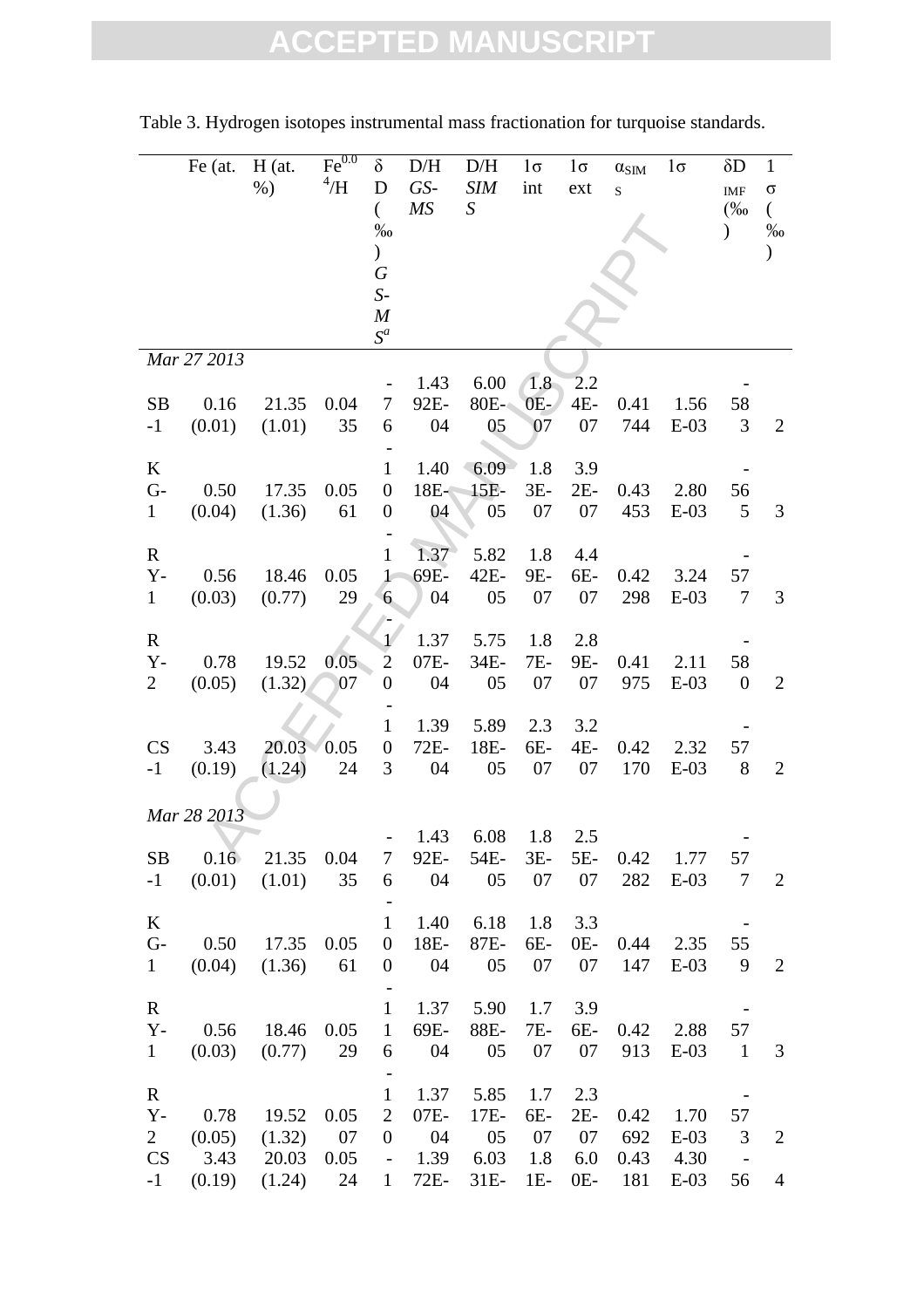|                   |                                                            |                 |            | $\boldsymbol{0}$<br>3 | 04                 | 05                 | 07                 | 07                 |             |                | 8                    |                |
|-------------------|------------------------------------------------------------|-----------------|------------|-----------------------|--------------------|--------------------|--------------------|--------------------|-------------|----------------|----------------------|----------------|
|                   | Mar 30 2013                                                |                 |            |                       |                    |                    |                    |                    |             |                |                      |                |
| SB<br>$-1$        | 0.16<br>(0.01)                                             | 21.35<br>(1.01) | 0.04<br>35 | 7<br>6                | 1.43<br>92E-<br>04 | 6.06<br>46E-<br>05 | 1.8<br>$2E-$<br>07 | 4.1<br>$1E-$<br>07 | 0.42<br>138 | 2.86<br>$E-03$ | 57<br>9              | 3              |
|                   |                                                            |                 |            |                       |                    |                    |                    |                    |             |                |                      |                |
| $\bf K$           |                                                            |                 |            | $\mathbf{1}$          | 1.40               | 6.12               | 1.8                | 3.9                |             |                |                      |                |
| $G-$              | 0.50                                                       | 17.35           | 0.05       | $\boldsymbol{0}$      | 18E-               | 04E-               | 4E-                | 6E-                | 0.43        | 2.82           | 56                   |                |
| $\mathbf{1}$      | (0.04)                                                     | (1.36)          | 61         | $\boldsymbol{0}$      | 04                 | 05                 | 07                 | 07                 | 660         | $E-03$         | 3                    | 3              |
| $\mathbf R$       |                                                            |                 |            | $\mathbf{1}$          | 1.37               | 5.82               | 2.0                | 1.3                |             |                |                      |                |
| $Y -$             | 0.56                                                       | 18.46           | 0.05       | $\mathbf{1}$          | 69E-               | 71E-               | 4E-                | 7E-                | 0.42        | 9.97           | 57                   |                |
| $\mathbf{1}$      | (0.03)                                                     | (0.77)          | 29         | 6                     | 04                 | 05                 | 07                 | 07                 | 320         | $E-04$         | 7                    | $\mathbf 1$    |
| $\mathbf R$       |                                                            |                 |            | $\mathbf 1$           | 1.37               | 5.78               | 2.1                | 3.5                |             |                |                      |                |
| $Y -$             | 0.78                                                       | 19.52           | 0.05       | $\mathbf{2}$          | 07E-               | 17E-               | 7E-                | $2E-$              | 0.42        | 2.57           | 57                   |                |
| $\overline{2}$    | (0.05)                                                     | (1.32)          | 07         | $\boldsymbol{0}$      | 04                 | 05                 | 07                 | 07                 | 181         | $E-03$         | $8\,$                | 3              |
|                   |                                                            |                 |            |                       |                    |                    |                    |                    |             |                |                      |                |
|                   |                                                            |                 |            | $\mathbf{1}$          | 1.39               | 5.98               | 1.7                | 3.8                |             |                |                      |                |
| <b>CS</b><br>$-1$ | 3.43<br>(0.19)                                             | 20.03<br>(1.24) | 0.05<br>24 | $\theta$<br>3         | 72E-<br>04         | 20E-<br>05         | 9E-<br>07          | $2E-$<br>07        | 0.42<br>815 | 2.73<br>$E-03$ | 57<br>$\overline{2}$ | $\mathfrak{Z}$ |
|                   |                                                            |                 |            |                       |                    |                    |                    |                    |             |                |                      |                |
|                   | <sup>a</sup> error of GS-MS analyses = $1\%$ (1 $\sigma$ ) |                 |            |                       |                    |                    |                    |                    |             |                |                      |                |
|                   |                                                            |                 |            |                       |                    |                    |                    |                    |             |                |                      |                |
|                   |                                                            |                 |            |                       |                    |                    |                    |                    |             |                |                      |                |
|                   |                                                            |                 |            |                       |                    |                    |                    |                    |             |                |                      |                |
|                   |                                                            |                 |            |                       |                    |                    |                    |                    |             |                |                      |                |
|                   |                                                            |                 |            |                       |                    |                    |                    |                    |             |                |                      |                |
|                   |                                                            |                 |            |                       |                    |                    |                    |                    |             |                |                      |                |
|                   |                                                            |                 |            |                       |                    |                    |                    |                    |             |                |                      |                |
|                   |                                                            |                 |            |                       |                    |                    |                    |                    |             |                |                      |                |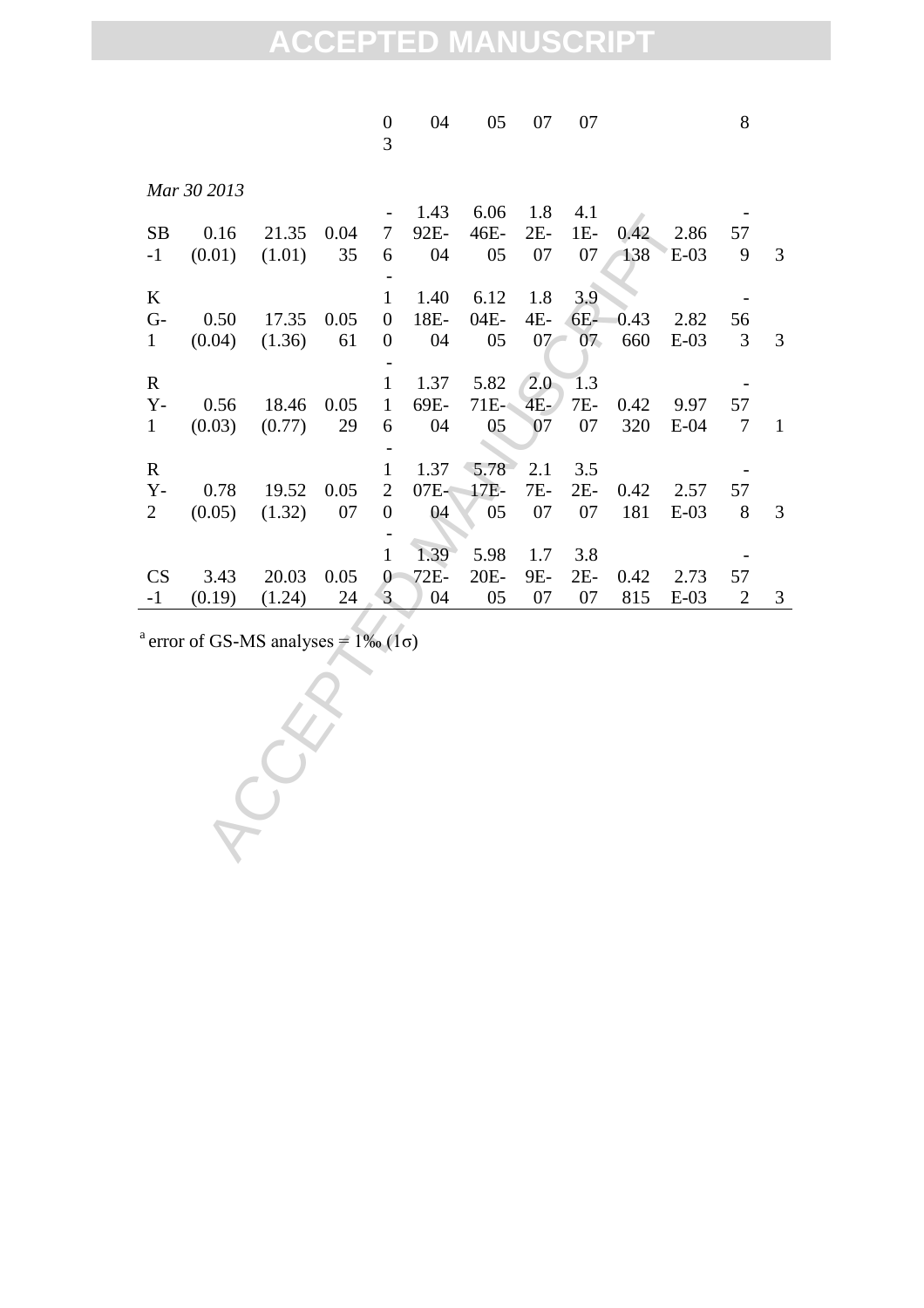|              | $Fe$ (at.         | Log(                                                                                | $\delta^{65}$    | $1\sigma$              | $\overline{^{65}\text{Cu}}$ | $65$ Cu/       | $1\sigma$    | $1\sigma$    | $\alpha_{\rm SIM}$ | $1\sigma$ | $\delta^{65}C$      | $\mathbf{1}$     |
|--------------|-------------------|-------------------------------------------------------------------------------------|------------------|------------------------|-----------------------------|----------------|--------------|--------------|--------------------|-----------|---------------------|------------------|
|              | $%$ )             | Fe)                                                                                 | Cu               | $\left($               | $^{63}\mathrm{Cu}$          | ${}^{63}Cu$    | int          | ext          | $\mathbf S$        |           | $u_{IMF}$           | σ                |
|              |                   |                                                                                     | $(\% 0)$         | $\%$                   | $ICP-$                      | <b>SIMS</b>    |              |              |                    |           | $(\%0)$             | $\left($         |
|              |                   |                                                                                     | $\mathcal{L}$    | $\mathcal{E}$          | <b>MS</b>                   |                |              |              |                    |           |                     | $\%$             |
|              |                   |                                                                                     | IC               |                        |                             |                |              |              |                    |           |                     |                  |
|              |                   |                                                                                     | $P-$             |                        |                             |                |              |              |                    |           |                     |                  |
|              |                   |                                                                                     | MS               |                        |                             |                |              |              |                    |           |                     |                  |
|              | Feb 12 2013       |                                                                                     |                  |                        |                             |                |              |              |                    |           |                     |                  |
|              |                   |                                                                                     |                  |                        |                             |                | 1.7          | $1.2 \times$ |                    |           |                     |                  |
| VG           | 0.10              |                                                                                     | 2.1              | $\overline{0}$ .       | 0.446                       | 0.437          | $5E-$        | IE-          | 0.97               | 2.71      |                     | $\overline{0}$ . |
| $-1$         | (0.01)            | 1.00                                                                                | $\boldsymbol{0}$ | 04                     | 57                          | 54             | 04           | 04           | 979                | $E-04$    | 20.2                | 3                |
|              |                   |                                                                                     |                  |                        |                             |                | 1.7          | 1.0          |                    |           |                     |                  |
| SB-          | 0.16              |                                                                                     | 7.3              | $\overline{0}$ .       | 0.448                       | 0.440          | $6E-$        | 5E-          | 0.98               | 2.34      |                     | 0.               |
| $\mathbf{1}$ | (0.01)            | 0.79                                                                                | $\boldsymbol{0}$ | 07                     | 88                          | 32             | 04           | 04           | 092                | $E-04$    | 19.1                | $\overline{2}$   |
|              |                   |                                                                                     | 1.8              |                        |                             |                | 1.7          | 1.7          |                    |           |                     |                  |
|              | 0.27              |                                                                                     |                  | $\overline{0}$ .<br>01 | 0.446                       | 0.438          | $5E-$        | 6E-          | 0.98               | 3.94      |                     | 0.               |
| KM           | (0.01)            | 0.58                                                                                | 6                |                        | 46                          | $12\backslash$ | 04<br>1.7    | 04<br>1.7    | 131                | $E-04$    | 18.7                | $\overline{4}$   |
|              | 0.41              |                                                                                     | 5.6              | $\overline{0}$ .       | 0.448                       | 0.440          | 6E-          | $3E-$        | 0.98               | 3.86      |                     | 0.               |
| EC           | (0.02)            | 0.39                                                                                | $\overline{4}$   | 01                     | 14                          | 11             | 04           | 04           | 207                | $E-04$    | 17.9                | $\overline{4}$   |
|              |                   |                                                                                     |                  |                        |                             |                | 1.4          | 1.8          |                    |           |                     |                  |
| CA           | 6.49              |                                                                                     | 1.1              | $\overline{0}$ .       | 0.446                       | 0.439          | $1E-$        | 7E-          | 0.98               | 4.19      |                     | $\overline{0}$ . |
| $S-1$        | (0.58)            | 0.81                                                                                | $\mathbf{1}$     | 02                     | 12                          | 73             | 04           | 04           | 567                | $E-04$    | 14.3                | $\overline{4}$   |
|              |                   |                                                                                     |                  |                        |                             |                |              |              |                    |           |                     |                  |
|              | Feb 13 2013       |                                                                                     |                  |                        |                             |                |              |              |                    |           |                     |                  |
|              |                   |                                                                                     |                  |                        |                             |                | 1.7          | 1.6          |                    |           |                     |                  |
| VG           | 0.10              |                                                                                     | 2.1              | $\overline{0}$ .       | 0.446                       | 0.437          | $5E-$        | 9E-          | 0.97               | 3.79      |                     | $\overline{0}$ . |
| $-1$         | (0.01)            | 1.00                                                                                | $\overline{0}$   | 04                     | 57                          | 51             | 04           | 04           | 971                | $E-04$    | 20.3                | $\overline{4}$   |
|              |                   |                                                                                     |                  |                        |                             |                | 1.7          | 1.8          |                    |           |                     |                  |
| SB-          | 0.16              |                                                                                     | 7.3              | 0.                     | 0.448                       | 0.440          | 6E-          | $3E-$        | 0.98               | 4.07      |                     | 0.               |
| $\mathbf{1}$ | (0.01)            | 0.79                                                                                | $\boldsymbol{0}$ | 07                     | 88                          | 36             | 04           | 04           | 102                | $E-04$    | 19.0                | $\overline{4}$   |
|              |                   |                                                                                     |                  |                        |                             |                | 1.7          | 7.6          |                    |           |                     |                  |
|              | $0.27 - 1.8$      |                                                                                     |                  | 0.                     | 0.446                       | 0.438          | $5E-$        | 5E-          | 0.98               | 1.71      | $\omega_{\rm{max}}$ | $\overline{0}$ . |
|              | KM (0.01) 0.58    |                                                                                     | 6                | 01                     | 46                          | 07             | 04           | $05\,$       | 121                | $E-04$    | 18.8                | $\overline{2}$   |
|              |                   |                                                                                     |                  |                        |                             |                | 1.7          | 1.1          |                    |           |                     |                  |
|              | 0.41              | $\frac{1}{2}$ and $\frac{1}{2}$ .                                                   | 5.6              | 0.                     | 0.448                       | 0.439          | 6E-          | 6E-          | 0.98               | 2.60      | $\sim 100$          | 0.               |
| EC           | $(0.02)$ 0.39     |                                                                                     | $4 \quad$        | 01                     | 14                          | 93             | 04           | 04           | 167                | $E-04$    | 18.3                | 3                |
| CA           | 6.49 1.1          |                                                                                     |                  | 0.                     | 0.446                       | 0.439          | 1.3<br>$2E-$ | 3.8<br>$2E-$ | 0.98               | 8.57      |                     | 0.               |
|              | $S-1$ (0.58) 0.81 |                                                                                     | $\sim 1$         | 02                     | 12                          | 82             | 04           | 05           | 587                | $E-05$    | $\sim 100$<br>14.1  | $\mathbf{1}$     |
|              |                   |                                                                                     |                  |                        |                             |                |              |              |                    |           |                     |                  |
|              | Feb 23 2013       |                                                                                     |                  |                        |                             |                |              |              |                    |           |                     |                  |
|              |                   |                                                                                     |                  |                        |                             |                | 1.7          | 1.4          |                    |           |                     |                  |
| VG           | $0.10 -$          |                                                                                     | 2.1              | 0.                     |                             | 0.446 0.436    | $5E-$        | 7E-          | 0.97               | 3.30      | $\sim$ 100 $\mu$    | 0.               |
| $-1$         | $(0.01)$ 1.00     |                                                                                     | $\boldsymbol{0}$ | 04                     | 57                          | 84             | 04           | 04           | 822                | $E-04$    | 21.8                | 3                |
| SB-          | 0.16              | $\frac{1}{2} \left( \frac{1}{2} \right)$ , $\frac{1}{2} \left( \frac{1}{2} \right)$ | 7.3              | 0.                     | 0.448                       | 0.439          | 1.7          | 1.7          | 0.97               | 3.87      | $\pm$               | 0.               |
| 1            | (0.01)            | 0.79                                                                                | $\boldsymbol{0}$ | 07                     | 88                          | 63             | 6E-          | 4E-          | 938                | $E-04$    | 20.6                | $\overline{4}$   |

Table 4. Copper isotopes instrumental mass fractionation for turquoise standards.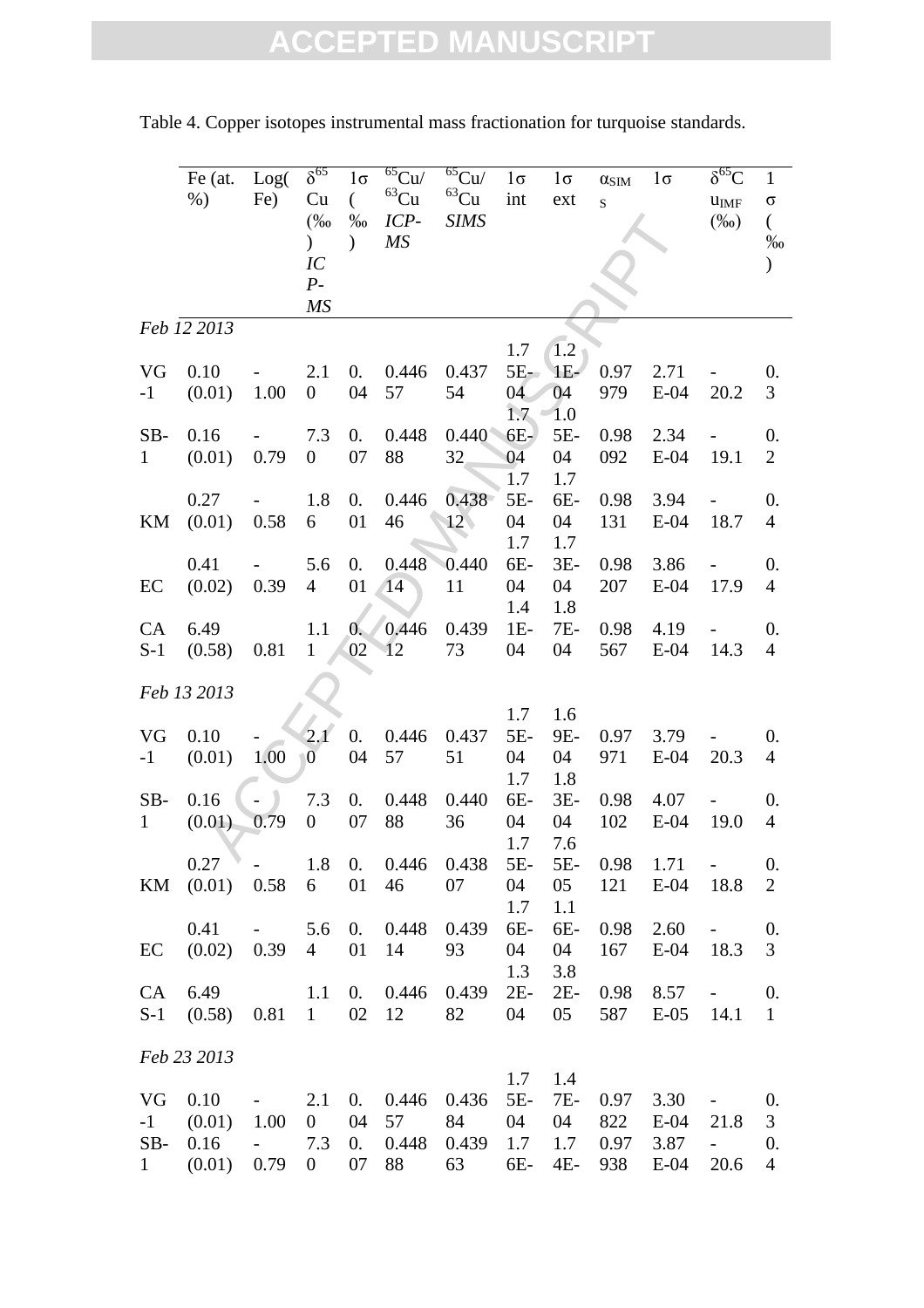|       |                                          |  |                 |                                        | 04  | - 04            |      |          |        |                |
|-------|------------------------------------------|--|-----------------|----------------------------------------|-----|-----------------|------|----------|--------|----------------|
|       |                                          |  |                 |                                        | 1.7 | 9.5             |      |          |        |                |
|       | 0.27                                     |  |                 | 1.8 0. 0.446 0.437 5E- 7E- 0.97        |     |                 |      | $2.14 -$ |        |                |
|       | KM (0.01) 0.58 6 01 46 39 04 05 968 E-04 |  |                 |                                        |     |                 |      |          | 20.3 2 |                |
|       |                                          |  |                 |                                        | 1.7 | 1.7             |      |          |        |                |
|       | 0.41                                     |  |                 | 5.6 0. 0.448 0.439 6E- 2E- 0.98 3.84 - |     |                 |      |          |        |                |
| EC    | $(0.02)$ 0.39 4 01 14 36 04 04 040 E-04  |  |                 |                                        |     |                 |      |          | 19.6 4 |                |
|       |                                          |  |                 |                                        | 1.4 | 1.6             |      |          |        |                |
|       | CA 6.49                                  |  |                 | 1.1 0. $0.446$ 0.439 1E- 6E-           |     |                 | 0.98 | 3.72     |        |                |
| $S-1$ | (0.58)                                   |  | 0.81 1 02 12 12 |                                        | 04  | 04 <sup>7</sup> | 429  | E-04     | 15.7   | $\overline{4}$ |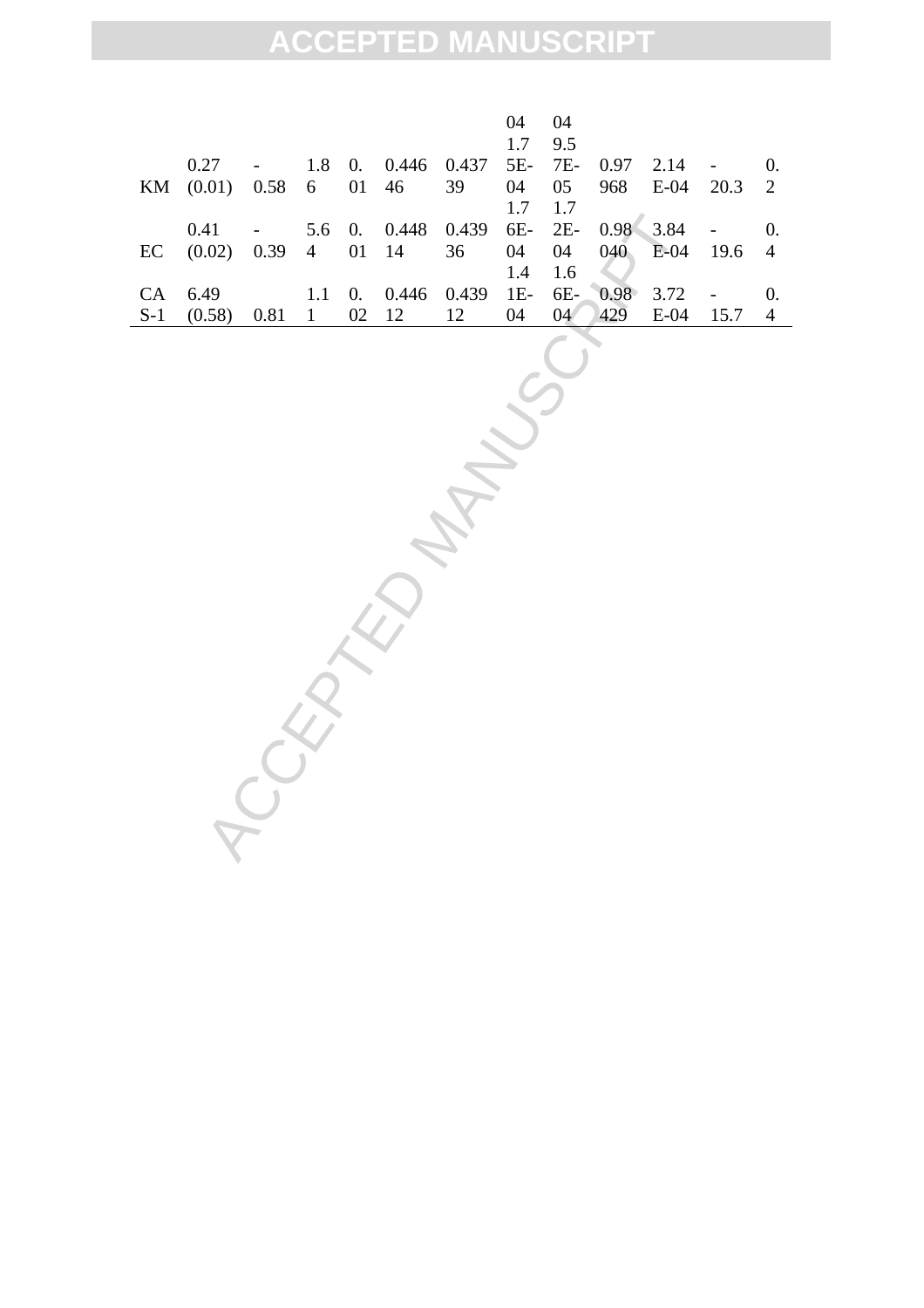| Session     | $\boldsymbol{a}$ | $\overline{b}$ | $\mathcal{C}$ | $R^2$   |
|-------------|------------------|----------------|---------------|---------|
| Mar 27 2013 | $2.373610^{8}$   | 364.08         | $-582.76$     | 0.99952 |
| Mar 28 2013 | $1.549110^{-5}$  | 250.48         | $-577.98$     | 0.96522 |
| Mar 30 2013 | $3.3865~10^{-9}$ | 396.83         | $-578.9$      | 0.88843 |
|             |                  |                |               |         |
|             |                  |                |               |         |
|             |                  |                |               |         |
|             |                  |                |               |         |
|             |                  |                |               |         |
|             |                  |                |               |         |
|             |                  |                |               |         |
|             |                  |                |               |         |
|             |                  |                |               |         |
|             |                  |                |               |         |
|             |                  |                |               |         |
|             |                  |                |               |         |
|             |                  |                |               |         |
|             |                  |                |               |         |
|             |                  |                |               |         |
|             |                  |                |               |         |
|             |                  |                |               |         |
|             |                  |                |               |         |
|             |                  |                |               |         |
|             |                  |                |               |         |
|             |                  |                |               |         |
|             |                  |                |               |         |
|             |                  |                |               |         |

Table 5. Coefficients *a*, *b* and *c* and  $R^2$  values for the fit  $\delta D_{IMF} = a \exp(bFe^{0.04}/H) + c$ , with Fe and H in at. %.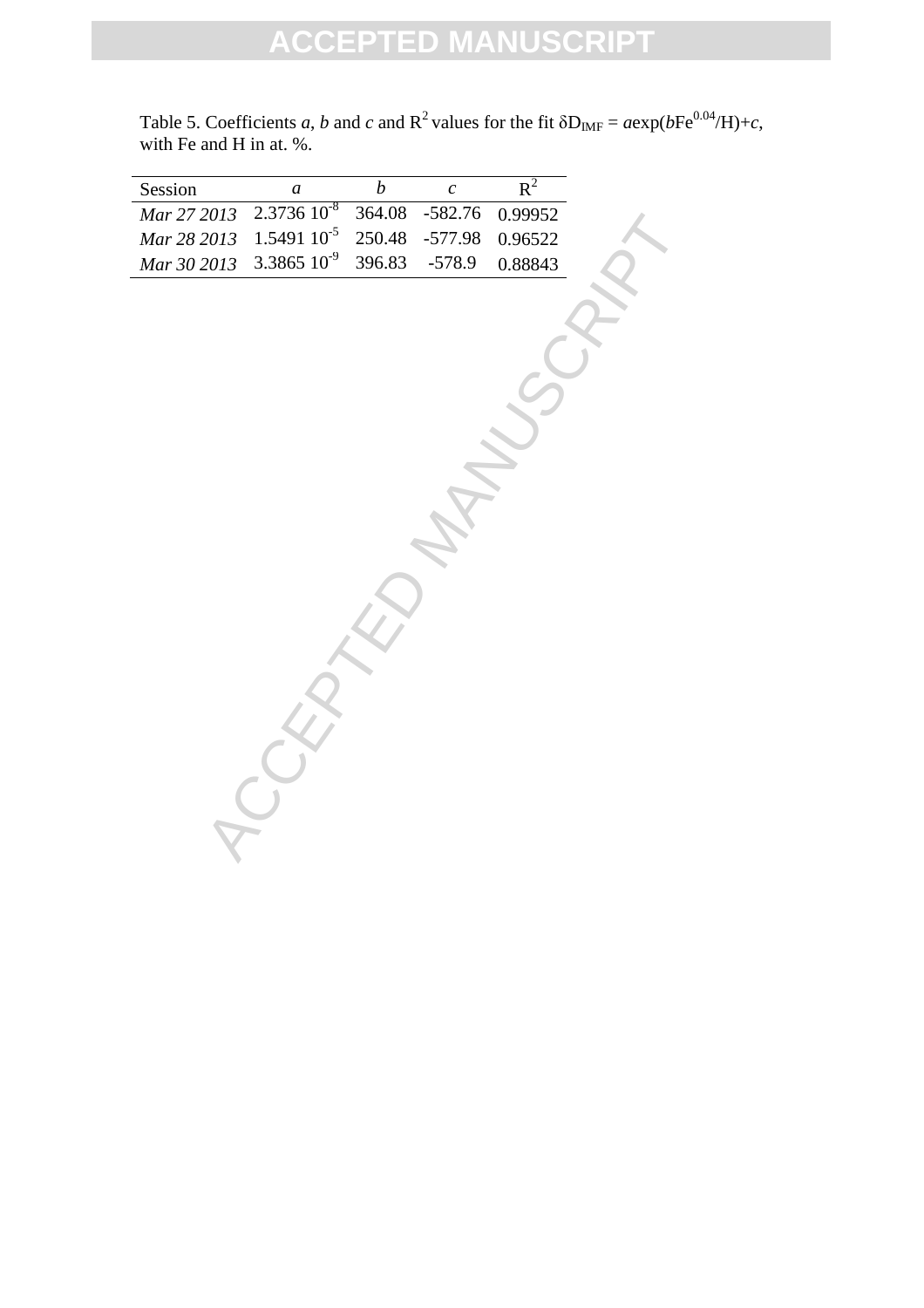|             | $\delta D_{\rm GS\text{-}MS}$ | $1\sigma$ | $\delta D_{\rm SIMS}^{\rm a}$ (%o) | $1\sigma$ | $\delta D_{\rm SIMS}^{\rm a}$ (%o) | $1\sigma$      | $\delta D_{\rm SIMS}^{\rm a}$ (%) | 1σ      |
|-------------|-------------------------------|-----------|------------------------------------|-----------|------------------------------------|----------------|-----------------------------------|---------|
|             | $(\%0)$                       | $(\%0)$   | Mar 27                             | $(\%0)$   | Mar 28                             | $\frac{9}{00}$ | Mar 30                            | $(\%0)$ |
|             |                               |           | 2013                               |           | 2013                               |                | 2013                              |         |
| $SB-1$      | $-76$                         |           | -76                                | 3         | $-76$                              |                | $-76$                             | h       |
| $KG-1 -100$ |                               |           | $-100$                             | 6         | $-100$                             |                | $-100$                            | 6       |
| $RY-1$      | $-116$                        |           | $-116$                             |           | $-120$                             | h              | $-121$                            |         |
| $RY-2$      | $-120$                        |           | $-120$                             | 4         | $-120$                             |                | $-122$                            |         |
| $CS-1$      | $-103$                        |           | $-103$                             |           | $-99$                              | Q              | -96                               | 6       |
|             |                               |           |                                    |           |                                    |                |                                   |         |

Table 6. Comparison between GS-MS and SIMS hydrogen isotopic results for turquoise standards.

<sup>a</sup> Calculated using the correction schemes given in Table 5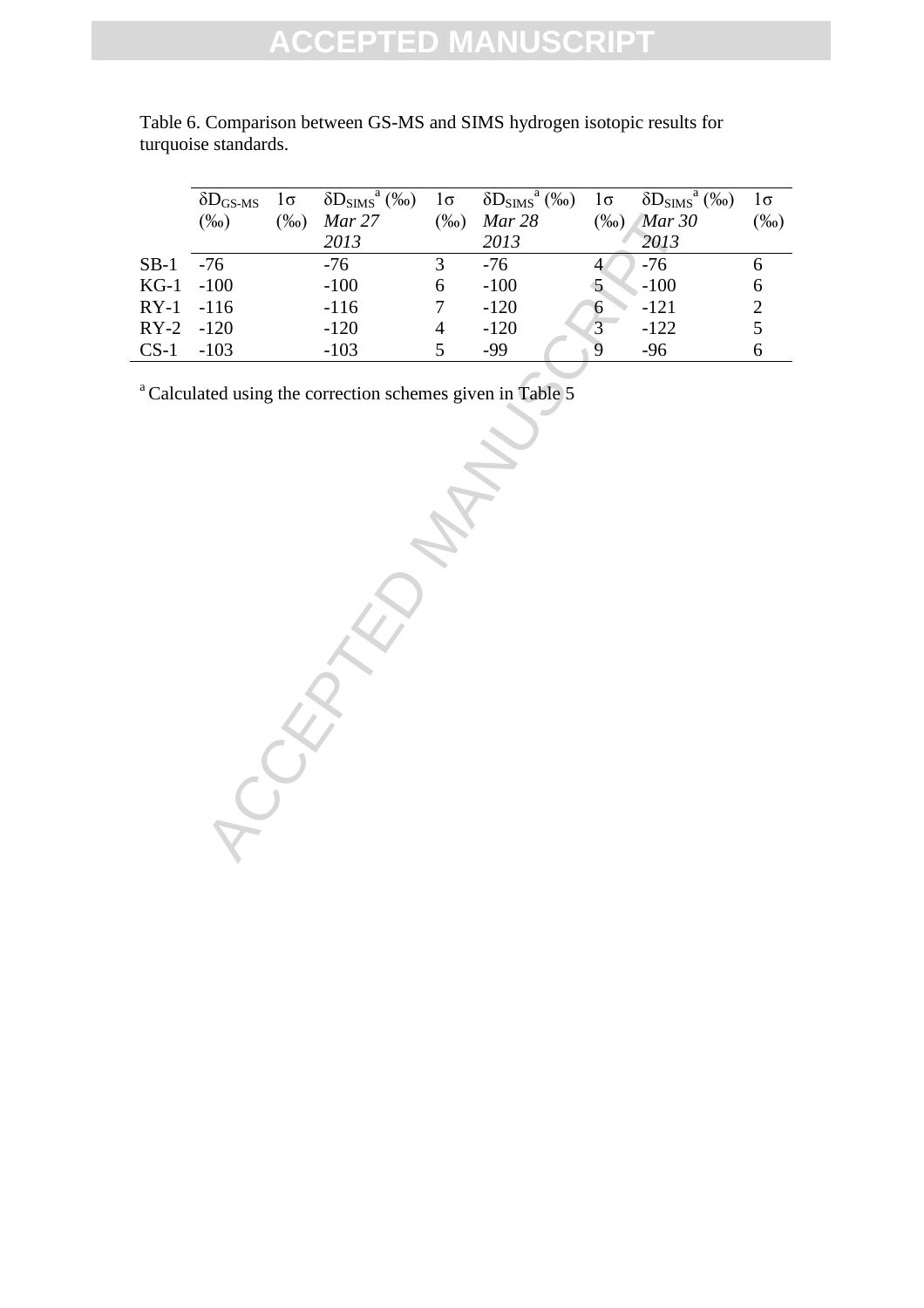| Session     | $\boldsymbol{a}$ | $\boldsymbol{b}$ | $R^2$  |
|-------------|------------------|------------------|--------|
| Feb 12 2013 | 3.1425           | $-16.825$        | 0.9929 |
| Feb 13 2013 | 3.2738           | $-16.828$        | 0.9864 |
| Feb 23 2013 | 3.2541           | $-18.342$        | 0.9934 |
|             |                  |                  |        |
|             |                  |                  |        |
|             |                  |                  |        |
|             |                  |                  |        |
|             |                  |                  |        |
|             |                  |                  |        |
|             |                  |                  |        |
|             |                  |                  |        |
|             |                  |                  |        |
|             |                  |                  |        |
|             |                  |                  |        |
|             |                  |                  |        |
|             |                  |                  |        |
|             |                  |                  |        |
|             |                  |                  |        |
|             |                  |                  |        |
|             |                  |                  |        |
|             |                  |                  |        |
|             |                  |                  |        |
|             |                  |                  |        |
|             |                  |                  |        |
|             |                  |                  |        |
|             |                  |                  |        |
|             |                  |                  |        |
|             |                  |                  |        |
|             |                  |                  |        |
|             |                  |                  |        |

Table 7. Coefficients *a* and *b* and  $R^2$  values for the linear regression  $\delta^{65}Cu_{IMF} =$ *a*Log(Fe)+*b*, with Fe in at. %.